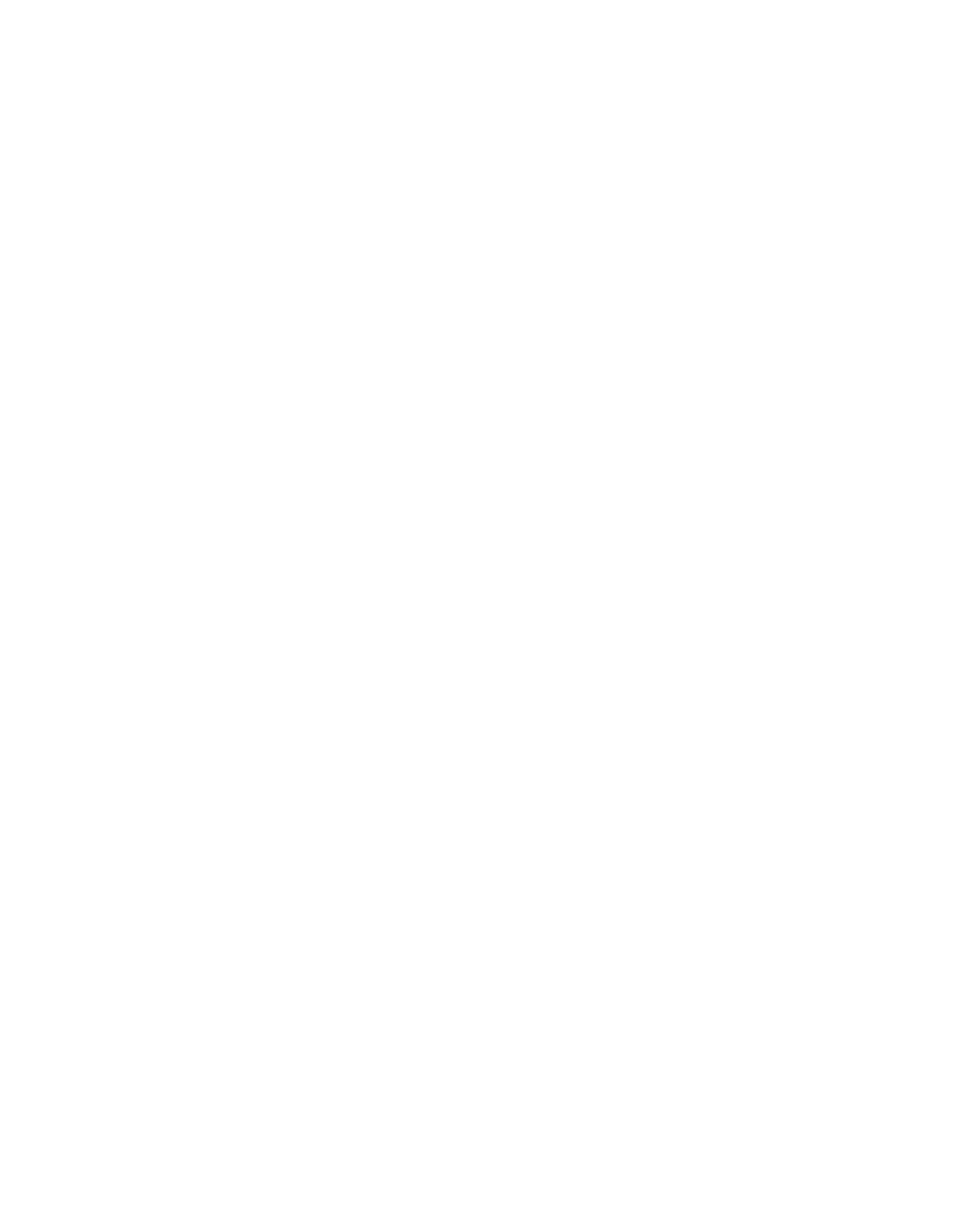| Page 2                                                                               | <b>Table of Contents</b>                                                                         |
|--------------------------------------------------------------------------------------|--------------------------------------------------------------------------------------------------|
|                                                                                      |                                                                                                  |
|                                                                                      |                                                                                                  |
|                                                                                      |                                                                                                  |
|                                                                                      |                                                                                                  |
|                                                                                      |                                                                                                  |
|                                                                                      |                                                                                                  |
|                                                                                      |                                                                                                  |
|                                                                                      |                                                                                                  |
|                                                                                      |                                                                                                  |
|                                                                                      |                                                                                                  |
|                                                                                      |                                                                                                  |
| Eligibility for first-time applicants for financial aid who have previously attended |                                                                                                  |
|                                                                                      |                                                                                                  |
|                                                                                      |                                                                                                  |
|                                                                                      |                                                                                                  |
|                                                                                      |                                                                                                  |
|                                                                                      |                                                                                                  |
|                                                                                      |                                                                                                  |
|                                                                                      |                                                                                                  |
|                                                                                      |                                                                                                  |
|                                                                                      |                                                                                                  |
|                                                                                      |                                                                                                  |
|                                                                                      |                                                                                                  |
|                                                                                      |                                                                                                  |
|                                                                                      |                                                                                                  |
|                                                                                      |                                                                                                  |
|                                                                                      |                                                                                                  |
|                                                                                      | Federal Supplemental Education Opportunity Grant (FSEOG) 15                                      |
|                                                                                      |                                                                                                  |
|                                                                                      |                                                                                                  |
|                                                                                      |                                                                                                  |
|                                                                                      |                                                                                                  |
|                                                                                      |                                                                                                  |
|                                                                                      |                                                                                                  |
|                                                                                      |                                                                                                  |
|                                                                                      |                                                                                                  |
|                                                                                      |                                                                                                  |
|                                                                                      |                                                                                                  |
|                                                                                      |                                                                                                  |
|                                                                                      |                                                                                                  |
|                                                                                      |                                                                                                  |
|                                                                                      |                                                                                                  |
|                                                                                      |                                                                                                  |
|                                                                                      |                                                                                                  |
|                                                                                      |                                                                                                  |
|                                                                                      |                                                                                                  |
|                                                                                      |                                                                                                  |
|                                                                                      |                                                                                                  |
|                                                                                      |                                                                                                  |
|                                                                                      |                                                                                                  |
|                                                                                      |                                                                                                  |
|                                                                                      | Academic Advisor: Course of Study: Declaration of a Major; Incomplete: Probation: Repeats: Self- |
| help: Transfer Students: Financial Aid Transcripts: Nondiscrimination Statement.     |                                                                                                  |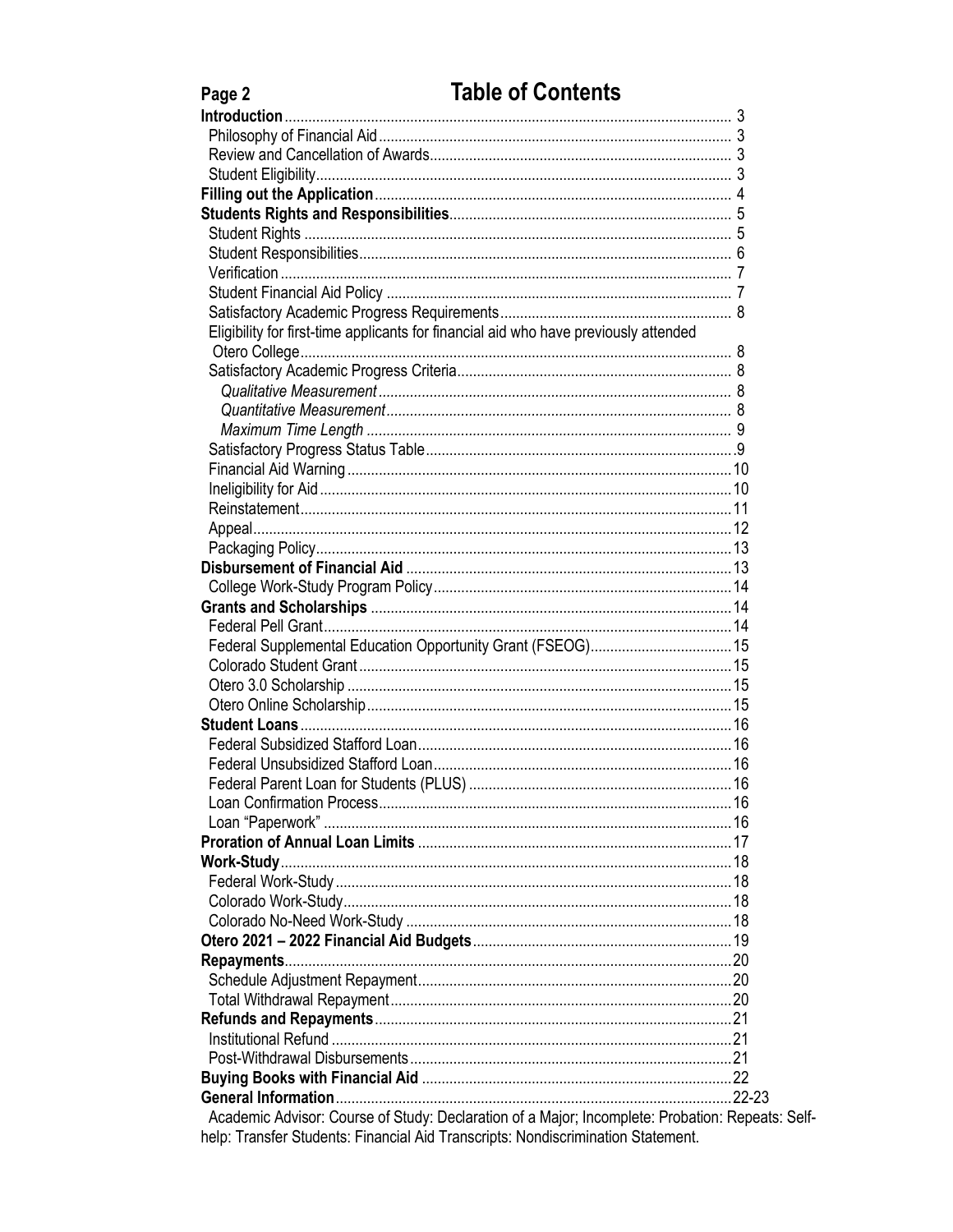#### **Introduction**

#### *Philosophy of Financial Assistance*

The administration of financial aid programs at Otero College is designed to compliment and service the educational programs of the institution. The services provided by the financial aid office are necessary for the operation of the college and will be provided through a cooperative relationship with other areas of the organization. Since the operation of the financial aid office is dependent upon federal, state, and local resources, it is our philosophy to utilize those funds to facilitate support for students, who without such aid would not be able to attend this institution.

The College accepts the Federal Need Analysis Methodology as a fair and equitable means of determining the student's or the family's ability to contribute to the student's educational expenses. Otero College requires all students and/or parents who wish to apply for financial aid to submit the Free Application for Federal Student Aid. This application may be obtained in high school counseling offices, in college financial aid offices, or online at www.studentaid.gov.

#### *Review and Cancellation of Awards*

Otero College reserves the right to review and cancel the financial aid awards at any time because of changes in financial resources, residency, marital status, or because of the recipient's failure to remain in good standing at the College for financial aid, academic, or disciplinary reasons. Award adjustments can be made if additional information concerning a student's eligibility is received after awards are made. Any information that is considered to be misleading will result in cancellation of aid until the information is clarified. From time to time it becomes necessary for various reasons to change the specific guidelines and requirements for any given award. These changes may occur without prior notice due to a shortage of funds or the total number of students applying for aid.

#### *Student Eligibility*

In order to receive assistance from student financial aid funds, a student must be a U.S. citizen, or a citizen of the Federated States of Micronesia, the Marshall Islands, or a permanent resident of the trust territory of the Pacific Islands (Palua), or an eligible non-citizen. Students must also be over 16 years of age, enrolled as a regular student in a degree program, must maintain satisfactory and measurable progress and attend the College on a full-time or part-time basis. In addition, financial assistance is made available to students who have graduated from High School or have completed the High School Equivalency Certificate (GED). However, in special circumstances students may qualify for financial assistance under the "ability to benefit" exception. For further information concerning this procedure, please contact the Financial Aid Office at Otero College.

A non-citizen is considered eligible if he/she is in the United States for other than a temporary purpose and is, or intends to become, a permanent resident. Evidence in the form of an alien registration receipt card or an approved notice from the Immigration and Naturalization Service will be required to verify permanent resident status.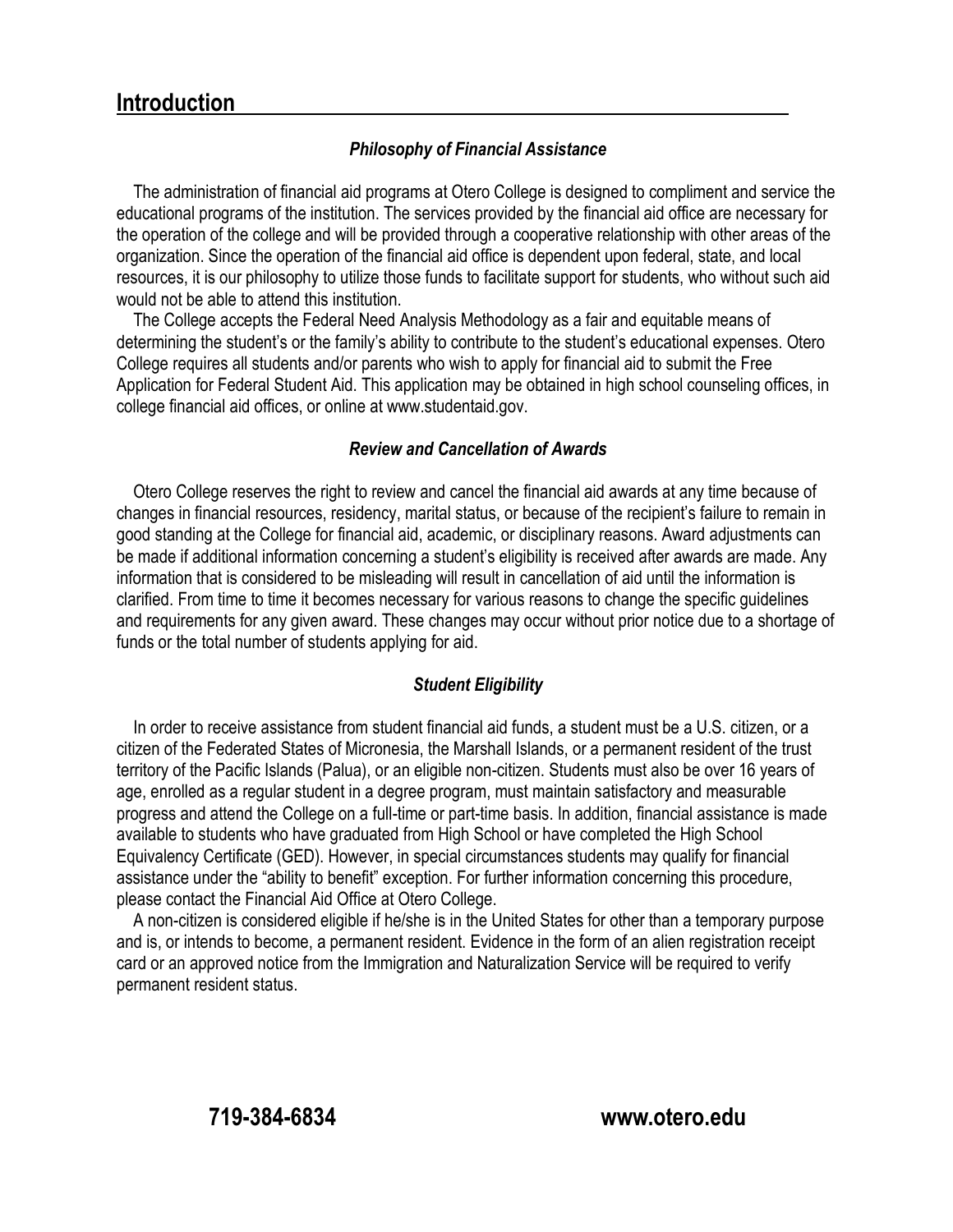Otero College's Office of Financial Aid offers a variety of federal and state student aid programs and administers institutional scholarships. Applications for these programs are available in the Student Services Center, located in McBride Hall, Room 132.

Aid from federal programs is not guaranteed from one year to the next. A student must apply every year. There are two primary steps to follow at Otero College to begin the process of applying for assistance:

- 1. Apply for admission and be admitted to Otero College
- 2. 2. Complete the Free Application for Federal Student Aid, which is available online at [http://www.studentaid.gov](http://www.fafsa.ed.gov/)

The financial aid award year begins with fall semester (August thru December), continues with spring semester (January thru May), and concludes with the summer semester (starting May or June of the following year).

Apply as soon as possible on or after October 1. It will take 1 to 2 weeks for your financial aid application to be processed, and if you have to correct any information and return it for processing, it could take another 2 to 3 weeks.

# **Filling out the Application**

When you fill out your financial aid application, you should have certain records on hand. You'll need to refer to:

- 1. Your 2019 tax return
- 2. Your parents' 2019 tax return (if you apply as a dependent student).
- 3. Your spouse's 2019 tax return (if you're married and your spouse filed a separate return).

The 2019 U.S. Income Tax Return is the most important record you will need, since you must use specific numbers from specific lines on the tax return to fill out your application.

Aid from most of the federal student aid programs - except for Unsubsidized and PLUS loans - is awarded on the basis of need. The primary responsibility for meeting college costs rests with the family and the student. The amount of financial aid that you will be eligible to receive is based upon your financial need as determined by a federally approved processor. Financial need is the difference between the cost of attending the college of your choice and the resources available to the student. Resources include: parents' contribution, earnings from employment, spouse's income, vocational rehabilitation, welfare, etc. The Financial Aid Officer will take the cost of education at Otero College and subtract the amount you and your family are expected to pay toward that cost (Expected Family contribution [EFC]). If there's anything left over, you're considered to have financial need.

Cost of Education includes your educational expenses such as tuition, fees, room, board, books, supplies, and other related expenses.

There are two classifications of students in determining eligibility for financial aid:

1. Dependent Student - Students who have been or will be claimed as an exemption on their parents' federal income tax return during this current and/or previous calendar year, or lived in their parents' household during this same period of time.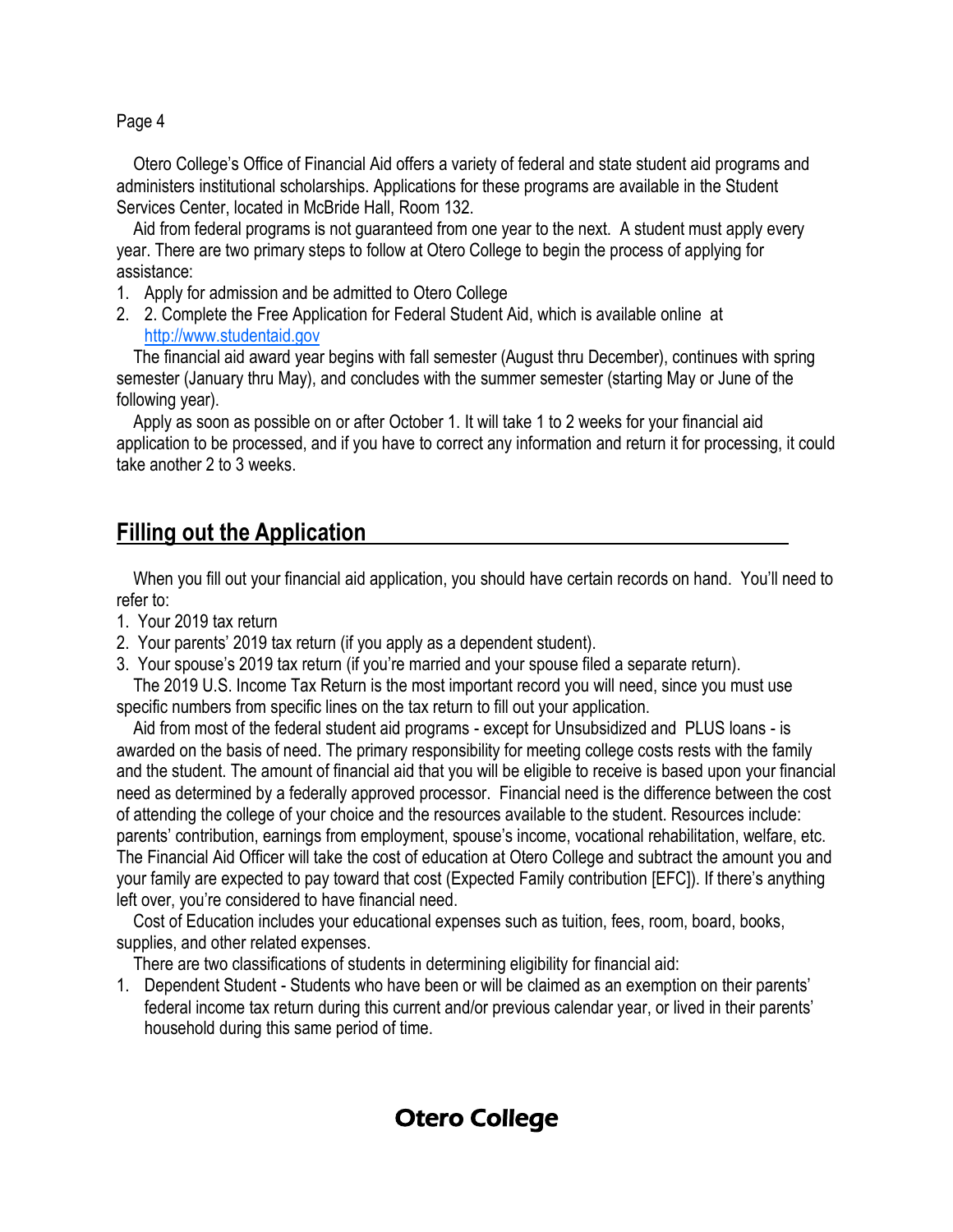- 2. Independent Student For the 2021—2022 award year, a student is automatically independent if he or she:
	- A. was born before January 1, 1998.
	- B. is a veteran of a U.S. Armed Forces.
	- C. is a orphan or a ward of the court.
	- D. has legal dependents other than a spouse.
	- E. has dependents who live with you and receive more than half of their support from you.
	- F. is married, or a graduate or professional student.

The student will also be considered to be independent if the school documents that special circumstances exist:

1. Students may appeal to the financial aid office for a review of the dependency status on a case by case basis.

# **Students' Rights and Responsibilities**

*Students' Rights*

You have the right to:

- 1. Know what financial assistance is available from Otero College, including information on federal, state, and other financial aid programs.
- 2. Know the deadlines for submitting applications for each of the financial aid programs available.
- 3. Know the cost of attending Otero College, the refund policy and the repayment policy.
- 4. Know the criteria used by Otero College to select financial aid recipients.
- 5. Know how the College determines financial need. This process includes how costs for tuition, room and board, books and supplies, travel, and miscellaneous expenses are considered in establishing your budget.
- 6. Know what resources (such as parental contribution, other scholarships and financial aid, your income and assets, and other resources) are considered in the calculation of your need.
- 7. Know what portion of your financial need, as computed by Otero College, has been met.
- 8. Request an explanation of the various programs included in your financial aid package, and to appeal for a review of your award if you feel that it does not adequately meet your needs.
- 9. Know what portion of your financial aid package is a loan that must be repaid. If your award package does contain a loan, you have the right to know the interest rate, the total amount that must be repaid, the repayment procedure, the length of time you have to repay the loan, and when the payments are scheduled to begin.
- 10. Know what portion of your financial aid package are earnings from part-time student employment, the conditions of employment, and how and when you will be paid.
- 11. Know how the College determines whether you are making satisfactory progress in your course of study, and what happens to your financial assistance if you do not make satisfactory academic progress.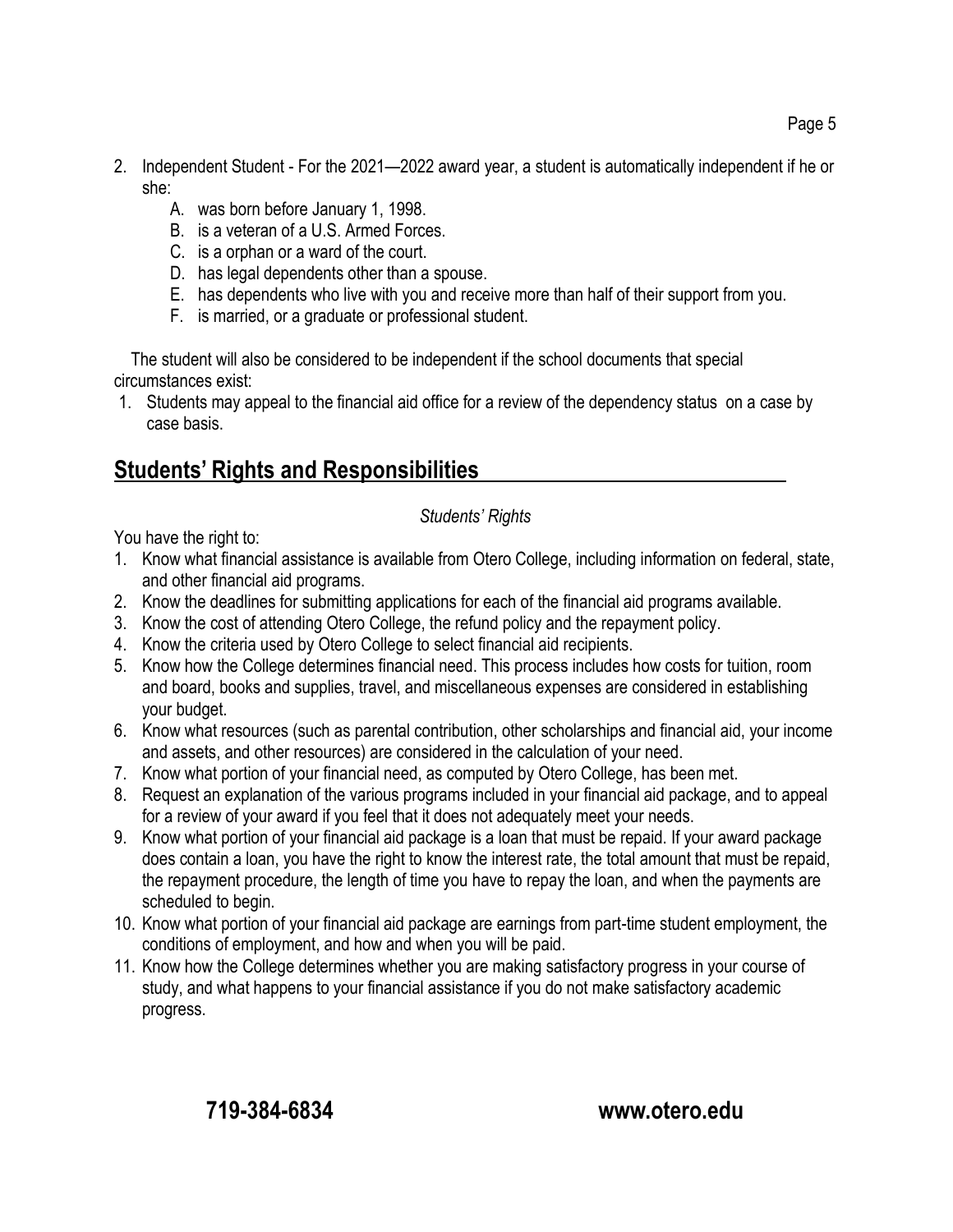# *Student Responsibilities*

You have the responsibility to:

- 1. Complete all application materials on time and send them to the correct place.
- 2. Pay special attention to and accurately complete your application for financial aid. Errors can result in long delays in your consideration for financial assistance and may result in your inability to receive assistance due to the lack of funds. **Intentional mis-reporting of information on applications for federal financial aid funds is a violation of the law and is considered a criminal offense subject to penalties under the U.5. Criminal Code**.
- 3. Return promptly all additional information, documentation, verification, and/or corrections requested by either the Financial Aid Office or the agency to which you submitted your application.
- 4. Read and understand all papers you are asked to sign, and keep copies for your personal records. The Financial Aid Office at Otero College is not to be used as a holder for a student's permanent records.
- 5. Accept full responsibility for all agreements you sign.
- 6. Notify your student loan lender(s) of changes in your name, address, and/or student status if you have a loan or loans.
- 7. Perform the work you have agreed to in accepting a College Work-Study award.
- 8. Know and comply with the refund/repayment policies and procedures of Otero College.
- 9. Understand the conditions under which each element of your financial aid package is offered and comply with the criteria for retention of your financial aid awards.
- 10. Notify the Financial Aid Office if you receive assistance of any kind, from any source, that was not reported on your application for financial aid. This includes but is not limited to:
	- Private scholarships/grants Social Security Payments Veteran's Benefits Aid to Families with dependent Children (AFDC/ADC or TANF) Vocational Rehabilitation (Voc Rehab)
- 11. Report financial aid, with the exception of loans, to the Internal Revenue Service (IRS) as income if the aid received is greater than the tuition and fees charged plus the amount paid for books and supplies. Students are strongly encouraged to contact the IRS for specific details. Students are advised to keep records of tuition and fee charges, books, supplies, etc., for all semesters that you attended during a calendar year.
- 12. Enroll for classes that apply towards your degree. Classes taken by audit or CLEP do not qualify as financial aid hours attempted and will be considered as non-completion of a course and the student will be placed on financial aid probation for the following semester.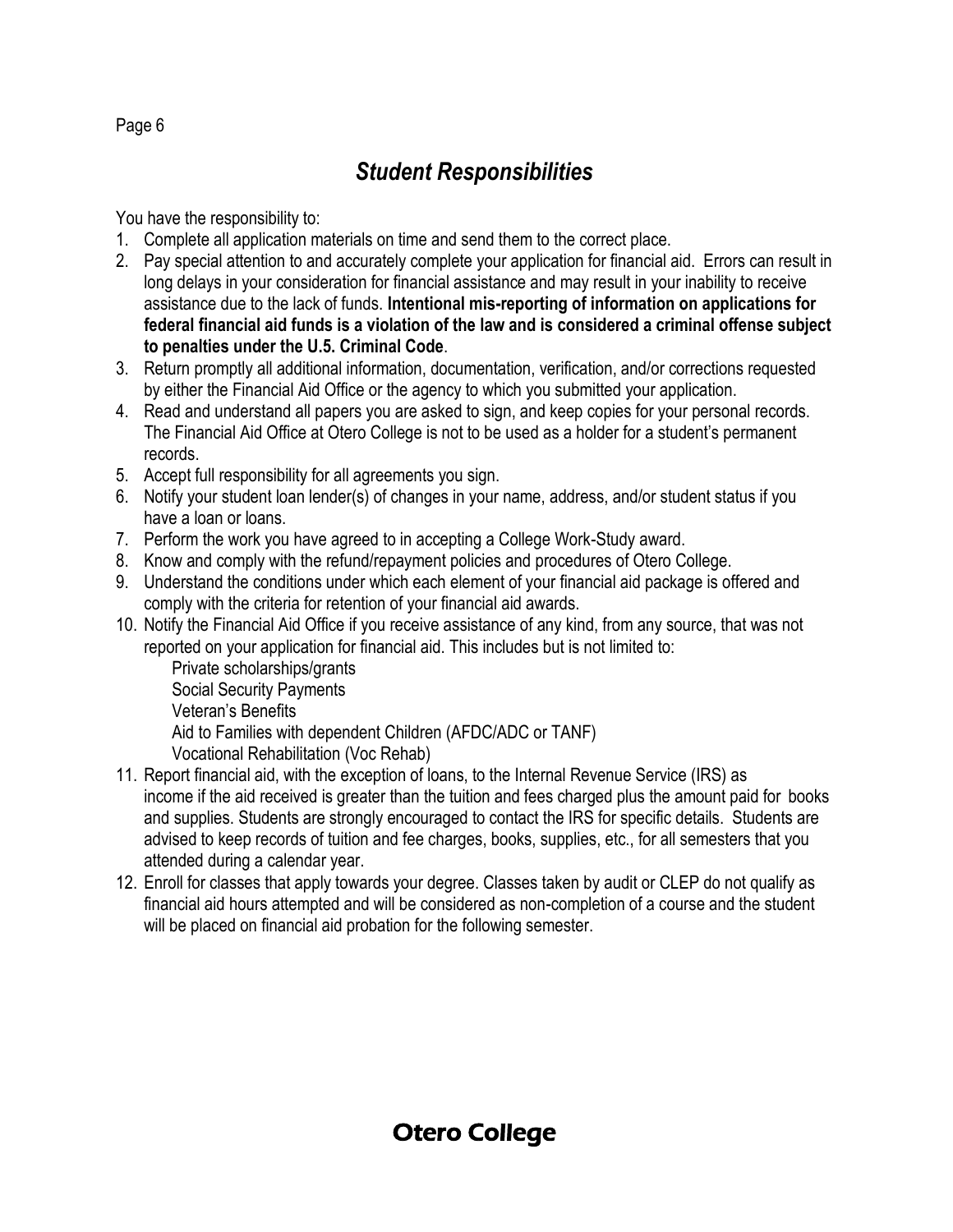#### *Verification*

Students applying for financial aid are required to submit certain documents for verification. The financial aid office verifies applications selected for verification by the U.S. Department of Education and others that have questionable information, it received before any aid is awarded. Documents needing to be submitted to the financial aid office include (but is not limited to) the following: Tax return transcripts issued from the IRS, Parents tax return transcripts, Spouse's tax return transcripts, W-2 transcripts issued from the IRS, proof of high school (or GED) completion, and other forms as requested.

Missing Information Letters will be sent to students requesting documentation of items listed on their Student Aid Report (SAR). Missing Information Letters will only be distributed to the email address provided to the student by Otero College to ensure FERPA regulations are being followed. This email is located on the students' MyOtero portal and should be activated upon admission to Otero College.

Students applying for financial aid are also required to complete certain institutional forms, such as: Institutional Verification Form, Statements and Certification Form, Student/Parent Non-filing Statement, Clarification of Student/Parent Tax-Filing Status Form. For students reporting a low amount of income, documentation of how expenses were met will be requested prior to awarding of financial aid by requesting the student to complete a Statement of Income Form. For additional information, please contact the financial aid office.

#### *Student Financial Aid Policy*

- 1. The primary purpose of Otero College's financial aid program is to provide financial assistance to students who, without such aid, could not attend college.
- 2. Financial assistance consists of grants, scholarships, loans, and employment. This assistance may be offered to a student singularly or in various combinations, referred to as a "financial aid package."
- 3. Selection of a student to receive financial aid at Otero College is the result of a student's demonstrated financial need, and/or academic achievement, without regard to sex, race, creed, color, age, veteran's status, national origin, or individual handicaps.
- 4. A student who receives financial aid should provide a reasonable part of the total amount required to meet college costs by accepting employment, a loan, or both. All students are expected, either on their own, if self-supporting, or in conjunction with their parents, if dependent, to contribute to the cost of their education.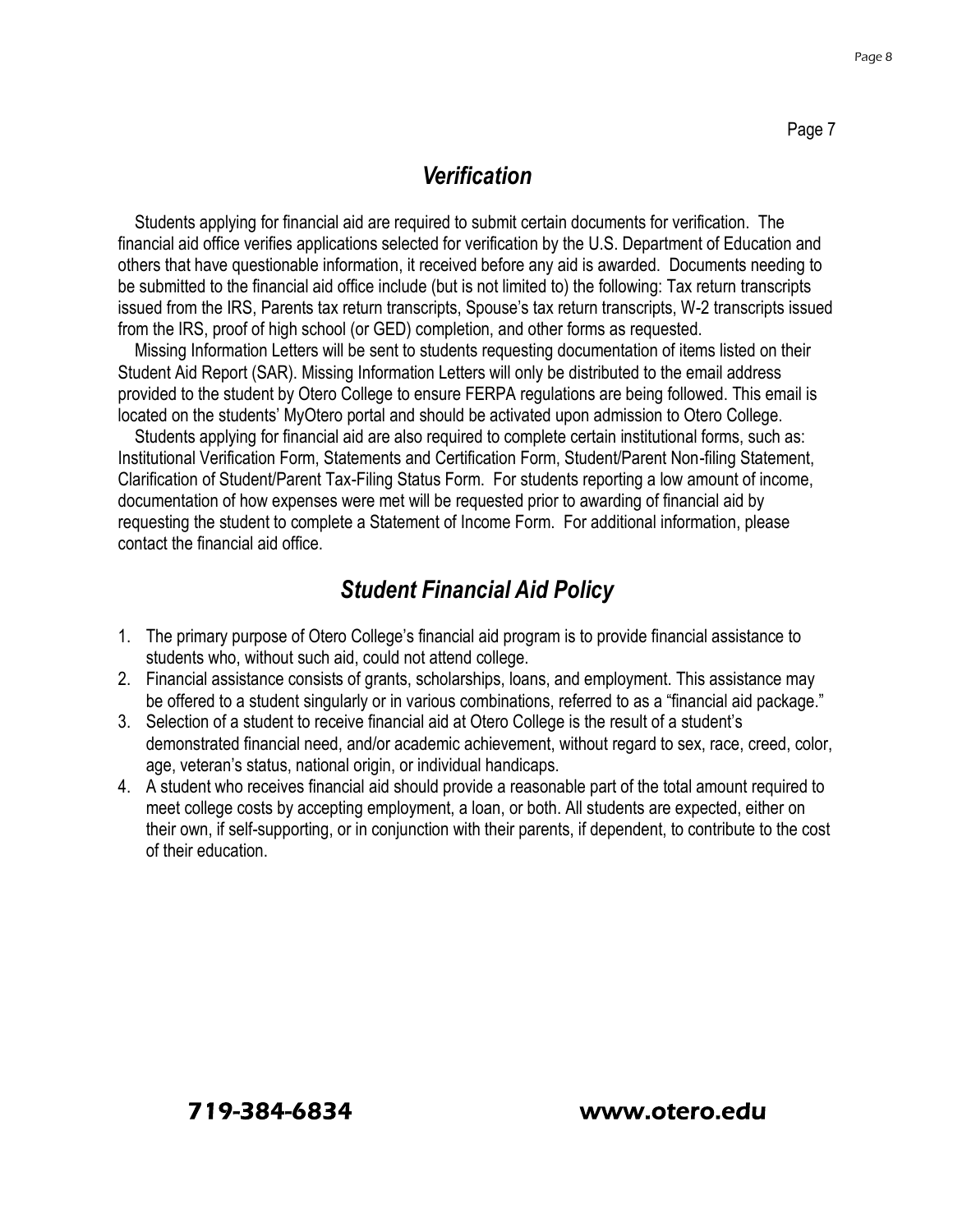#### *Satisfactory Academic Progress Requirements*

Each institution of higher education that receives Federal Title IV Funds is required by the U.S. Department of Education to define and enforce standards of satisfactory academic progress. Satisfactory Academic Progress measures a student's performance in the following three areas: cumulative completion rate, cumulative grade point average (GPA), and maximum time frame. The Financial Aid Office at each Colorado Community College System college is responsible for ensuring that all students applying for or receiving federal, state of Colorado, or designated institutional financial aid funds, are meeting these standards. The Standards of Satisfactory Academic Progress apply for all applicable financial assistance programs including Federal Pell Grant, Federal Work-Study (FWS), Federal Family Education Loans (Stafford and PLUS), as well as assistance from the state of Colorado and the college.

#### *Cumulative GPA Requirement*

Students must maintain a minimum cumulative grade point average of 2.0 for all credits attempted.

# *Cumulative Completion Rate*

Students must complete at least 67% of cumulative attempted credit hours.

The completion rate is defined as the percentage of the total number of credit hours completed divided by the total number of credit hours attempted over the entirety of a student's academic record at the college performing the calculation.

#### **(Credits Completed / Credits Attempted) x 100 = Completion Rate**

Transfer credit hours on the student's record are included when computing the student's completion rate. Remedial credit hours are included in the calculation of the cumulative completion rate.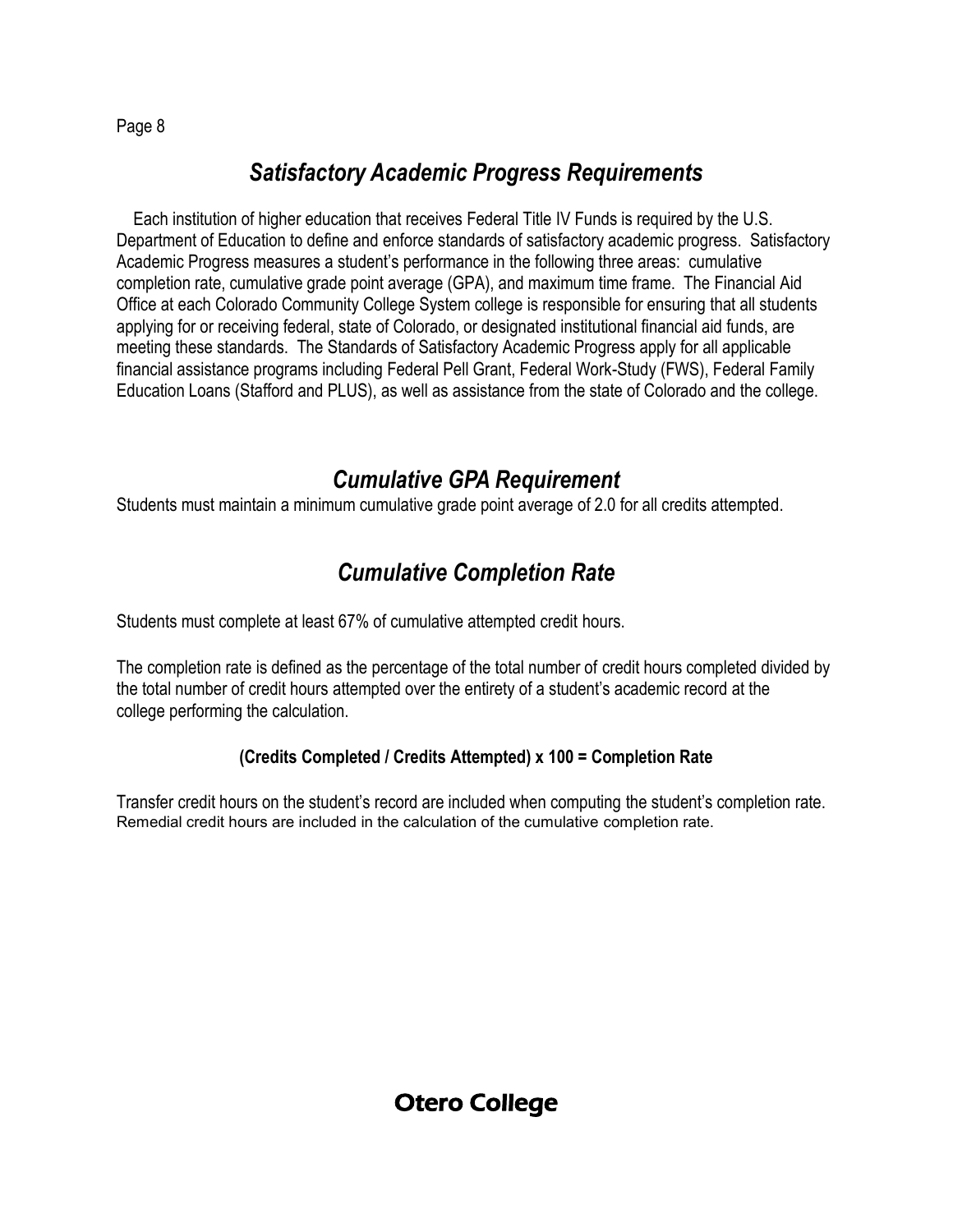#### *Maximum Time Frame*

Once students have attempted 110% of the number of credit hours required for their degree or eligible certificate program, they will be required to submit a degree completion evaluation with the signature of an academic advisor or counselor in order to be considered for continued financial aid eligibility. See section 6.04 "Review of Satisfactory Academic Progress" for processes surrounding the 110% criteria.

Federal regulations allow financial aid recipients to receive financial aid for a maximum number of attempted credits. Students attempting credits in excess of 150% of the required number of credits to complete their program of study will be placed on an "ineligible for aid" status. If at any point in time it is determined that a student cannot complete their program of study within 150% of the program length, the student will be placed on a status of "ineligible for aid."

Transfer credit hours are included in the calculation of allowable maximum time frame.

Attempted credit hours under all courses of study are included in the calculation of attempted and earned credit hours, including major/degree changes, as well as obtaining and pursuing multiple degrees and/or certificates. All attempted credits counted in the maximum time frame calculation, including credits attempted during periods of enrollment in which the student did not receive Title IV aid.

Clarification from the U.S. Department of Education (Federal Student Aid Handbook, Volume 1 – Student Eligibility 2009-2010, Chapter 1, p. 1-4) states that up to 30 credit hours of "for credit" remedial coursework are allowed when determining enrollment status. Therefore, as a policy statement of the Colorado Community College System, up to 30 credit hours of remedial credits **will not** be included in the calculation when determining if the student has exceeded the maximum time length (150% of the hours required) for the declared program of study, provided that the courses are not applicable to the declared program of study.

 (vi) The U.S. Department of Education states that institutions are required to define the effect of ESL courses on SAP. As a policy statement of CCCS, ESL classes will only be ignored in the maximum time length (150% of the hours required) calculation for SAP.

#### *Definitions of Satisfactory Academic Progress Status*

*Review of Satisfactory Academic Progress will be done shortly after the stated due date for grades at the end of each academic term. Students who fail to meet either the quantitative or the qualitative criteria will be placed on a financial aid "warning" or "Ineligible for aid" status according to the following guidelines and will be notified electronically or in writing of their status.*

#### *Good Standing***:**

- Student is eligible to receive all types of aid
- Student has cumulative GPA at or above 2.0. Some scholarship programs may require a cumulative GPA higher than 2.0 for continued eligibility.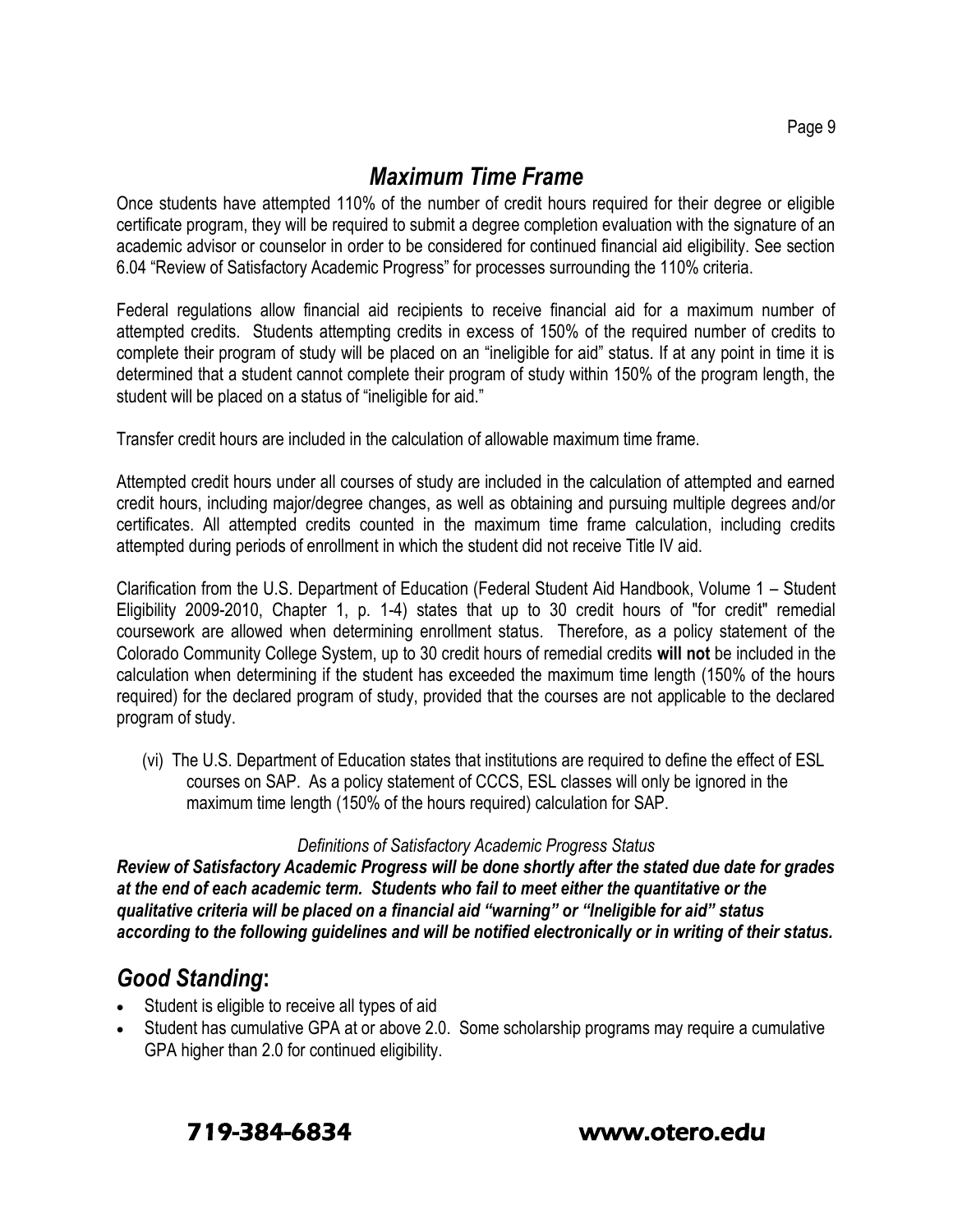- Student has cumulative completion rate at or above 67%.
- Student has not attempted more than 150% of required number of credits for enrolled degree or certificate program and the student can mathematically complete the program of study within 150% of the program length.
- Student has attempted 110% or more of the required number of credits for their degree or certificate and has submitted an approved degree or certificate completion evaluation.

#### *Warning:*

- Student was previously in Good Standing but failed to meet one of the SAP criteria stated above. Student will continue to receive aid while placed on warning.
- Student has cumulative GPA below 2.0 and/or, has cumulative completion rate below 67%.

# *Ineligible for Aid:*

- Student has failed to comply with stated SAP criteria while on warning. Student is not eligible to receive financial aid (federal, state or designated institutional financial aid).
- Student has failed to meet 2.0 GPA and/or 67% cumulative completion rate requirements.
- Student has attempted 110% of required number of credits **and** has not complied with a degree or certificate completion evaluation request and/or
- Student has attempted 110% of required number of credits and has failed to maintain progress towards timely completion of their stated degree or certificate program.
- Student has attempted more than 150% of required number of credits needed for degree or certificate program.
- It has been determined that a student can not complete their program of study within 150% of the program length.
- Student who fails to complete all enrolled courses (total withdrawal or total failure) will place student in an ineligible status and they will be required to appeal prior to reinstatement of aid.

# **Review of Satisfactory Academic Progress**

*First time financial aid applicants who are found to not meet the cumulative GPA*  and/or cumulative completion rate criteria will immediately be placed on warning *status for the first semester. First time applicants who are found to not meet the maximum time frame criteria will immediately be placed on a status of ineligible for aid and will be required to appeal for financial aid consideration.* 

*The Financial Aid Office will notify students of their Satisfactory Academic Progress standing as it pertains to cumulative GPA, cumulative completion rate, and maximum time frame requirements via a yearly "Courtesy Notice".* 

*At the end of each semester the Financial Aid Office will review the student's academic history for:*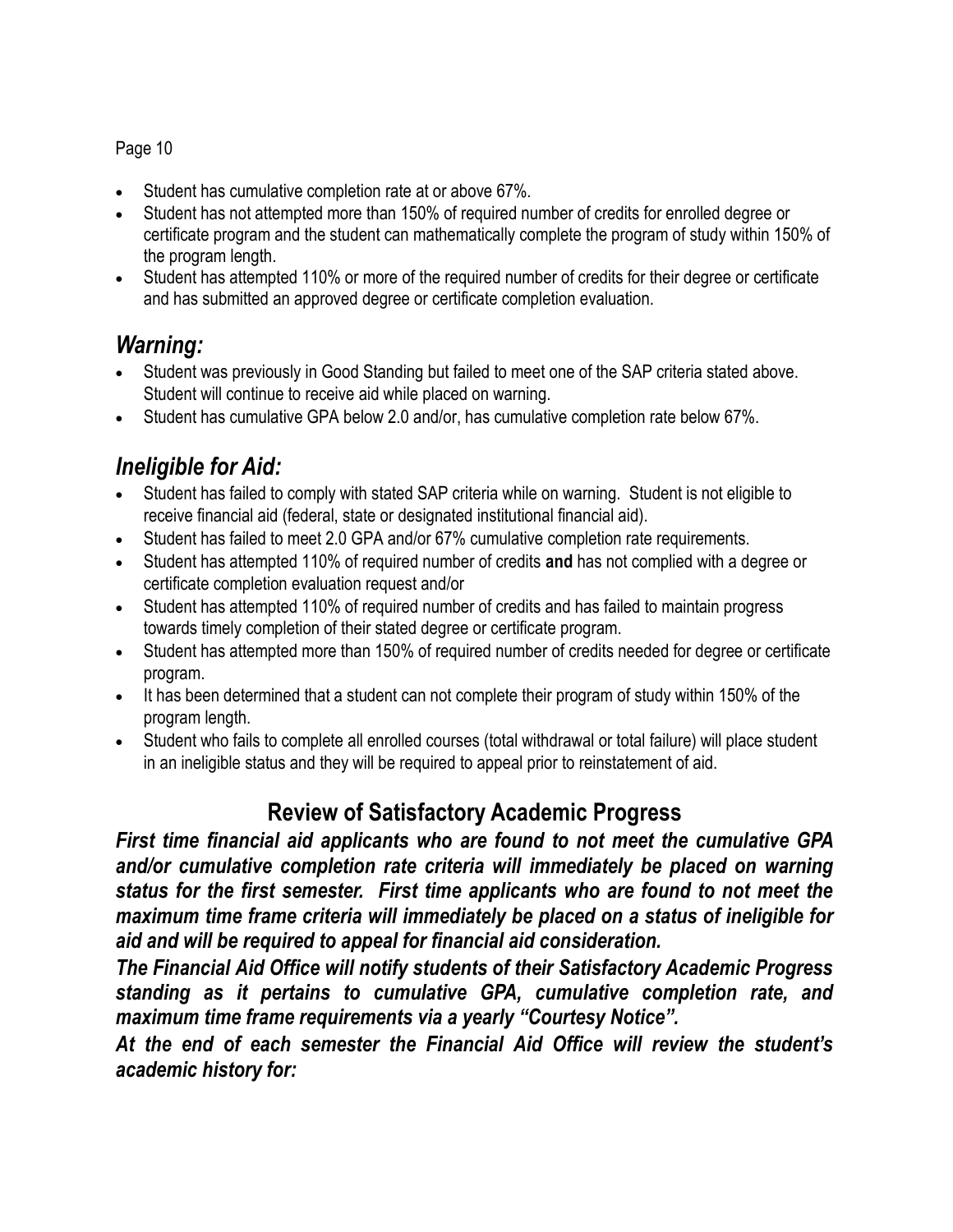*1) cumulative GPA requirement 2) cumulative completion rate and 3) maximum time frame.*

*Students who fail to meet Satisfactory Academic Progress criteria will be placed on financial aid statuses of warning or ineligible for aid and will be notified of their status. Students who have attempted 110% of the required number of credits for their program will be sent a "Notification" informing them of their standing in terms of maximum time frame. Those students will be required to submit a degree or certificate completion evaluation signed by an academic advisor. Each college will determine a time frame for submission of this evaluation and will communicate this date to their students. This degree or certificate completion evaluation must list the courses that are needed to complete the program. If the evaluation is not submitted by the specified date, the student will be placed on financial aid ineligible for aid status.*

*Students on warning who meet Satisfactory Academic Progress criteria in a subsequent term as outlined in Article V will be reclassified as "In Good Standing".*

*The Financial Aid Office will review GPA and credit hours attempted/completed through consortium agreements.* 

#### *Complete and Incomplete Credits/ Repeats*

#### *Each institution will define assigned grades and their interpretations.*

Grade symbols of A, B, C, D, S, S/A, S/B, and S/C earned during the Fall, Spring and Summer will be considered acceptable for courses completed and Satisfactory Academic Progress consideration. Grades of F, U, I, W, AW, Z, U/D, U/F, SP, and AU earned during the Fall, Spring, and Summer will not be considered acceptable for Satisfactory Academic Progress.

 (c) Courses repeated by students are counted for all qualitative and quantitative measurements, as is coursework removed from the permanent transcript through the Academic Second Chance option.

# **Grade Changes**

Students are responsible for notifying the Financial Aid Office of all grade changes that might affect current or future financial aid eligibility. Students will be notified of this procedure via statements in the Financial Aid Handbook, website or by warning and/or ineligibility letters.

A reevaluation of a student's status will be performed by the Financial Aid Office once the grade change has been communicated to the Financial Aid Office.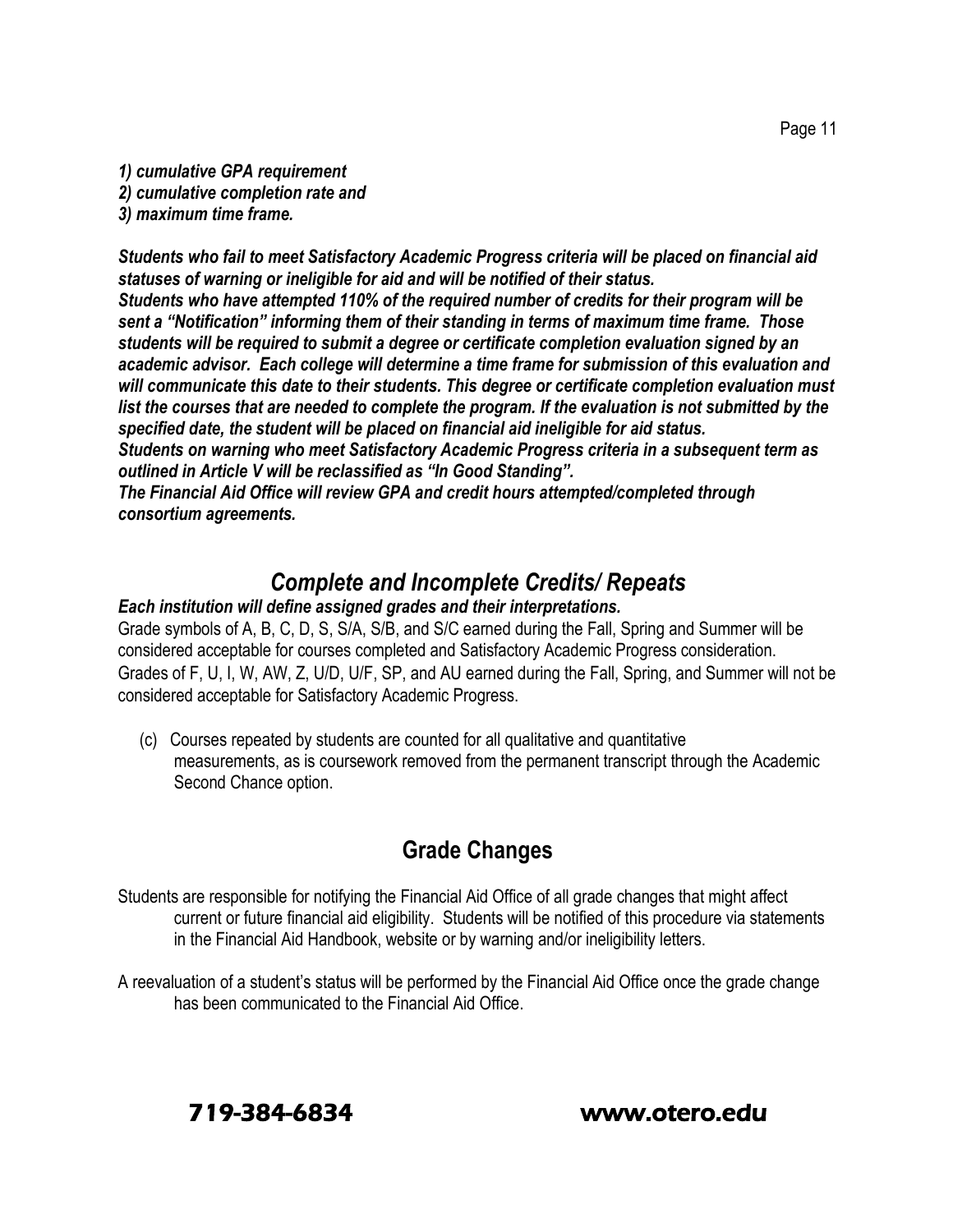# *Student Financial Aid Academic Progress Appeals*

**Each institution is required to have a primary and a secondary process for students to appeal an ineligible status. All decisions made at the secondary level are final. The primary and secondary level will be defined by the institution.** 

**A student may appeal when they have been placed on a financial aid status of ineligible for aid. These appeals must be submitted to the Financial Aid Office with a completed appeal form and supporting documentation. An appeal form may be obtained from the Financial Aid Office or from the institution's website. The student is responsible for presenting sufficient information and documentation to substantiate the existence of extenuating circumstances.** 

#### **Appeals may be filed for extenuating circumstances, such as:**

Medical problems (family illness) Family emergency (death of a family member) Other documented extenuating circumstances beyond the student's control

#### **Students may also appeal on the basis of:**

Extension of the maximum allowable credit hours for the currently enrolled program, or Funding for an additional degree and/or certificate

**Appeals of this nature will require the student to meet with an academic advisor or counselor to discuss the number of attempted credit hours beyond the degree requirements and/or the educational purpose of a subsequent degree and/or certificate. A degree completion evaluation signed by an academic advisor or counselor must be submitted with the appeal. This evaluation must list only the courses needed for the student to complete the degree.**

**Students will be notified of the outcome of their appeal. If classes are in session, the student with a successful appeal will be placed on warning for the current term. For appeals approved between terms, the student will be placed on warning for the next current term. Under no circumstances can warning be assigned to a prior term.**

**Reinstatement of aid: Students who lose financial aid eligibility because they are not meeting the school's satisfactory academic progress standards will regain eligibility when they are again meeting the qualitative and quantitative standards as set previously in this policy. They may also regain eligibility by successfully appealing a determination that they were not making satisfactory progress. Upon successful reestablishment of eligibility, the student will be awarded financial aid based on the availability of funds at the time of reestablishment. Students may, or may not, receive all funds awarded prior to the loss of eligibility.**

#### *Page 12*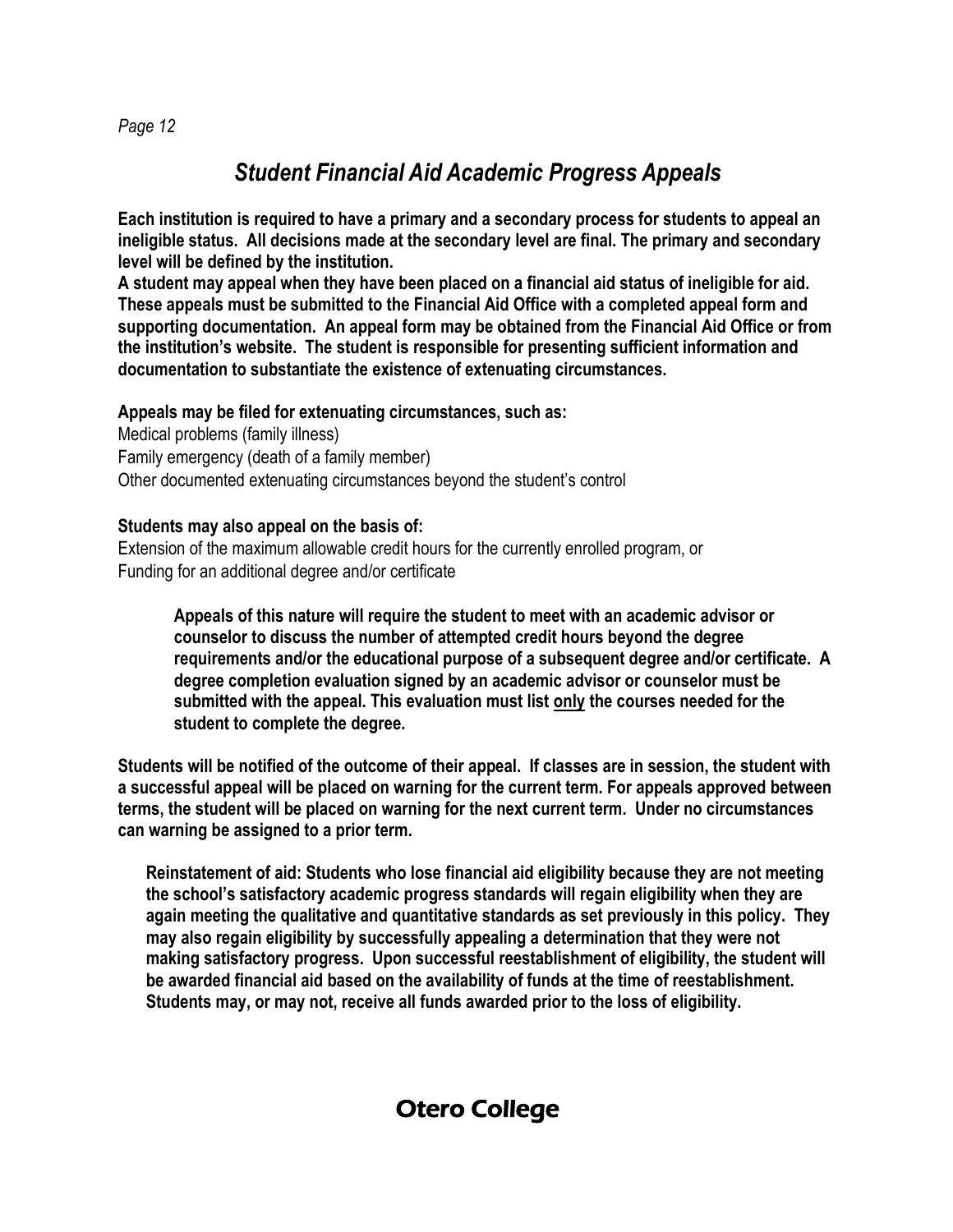#### *Packaging Policy*

It is the intent of Otero College to provide some aid to all eligible students as long as funds remain available. Most students will receive a combination of financial aid based upon their financial need and the availability of funds. This is called the financial aid "package." The Federal Pell Grant is the base for all financial aid packages. This grant will be awarded first depending on the student's eligibility for the grant. State-funded assistance will go to Colorado resident students who meet all eligibility requirements as established by CCHE and/or the institution. The Financial Aid Director at Otero College will try to provide a financial aid package of 50% gift aid (scholarship and grants) and 50% self-help (loans and work). The percentage formula is a general guideline and does not exclude the Financial Aid Director from dealing with each applicant as an individual on an individual basis.

#### **Disbursement of Financial Aid**

Financial Aid awarded in the form of grants, scholarships, loans and will first be applied towards the payment of outstanding tuition, fees, and other charges owed to the College by the student. Any excess amount of financial aid will be distributed to the student in the form of a refund via Bank Mobile Disbursements. Bank Mobile can be contacted by calling 1-877-524-4013 or visiting bankmobilevibe.com.

**NOTE:** Students who register for classes and who have accepted a financial aid offer will have their account credited for the amount of the grant and/or scholarship. Should a student decide not to attend after they have registered, they must officially drop their classes to avoid being charged.

After students are awarded financial aid, they will receive an award letter. Financial aid will not be disbursed until after the twelfth  $(12<sup>th</sup>)$  day of classes of each semester at which time student enrollments are verified.

Work-Study checks are disbursed through direct deposit twice monthly. The amount the student receives will depend upon the minimum wage pay-rate and the number of hours worked.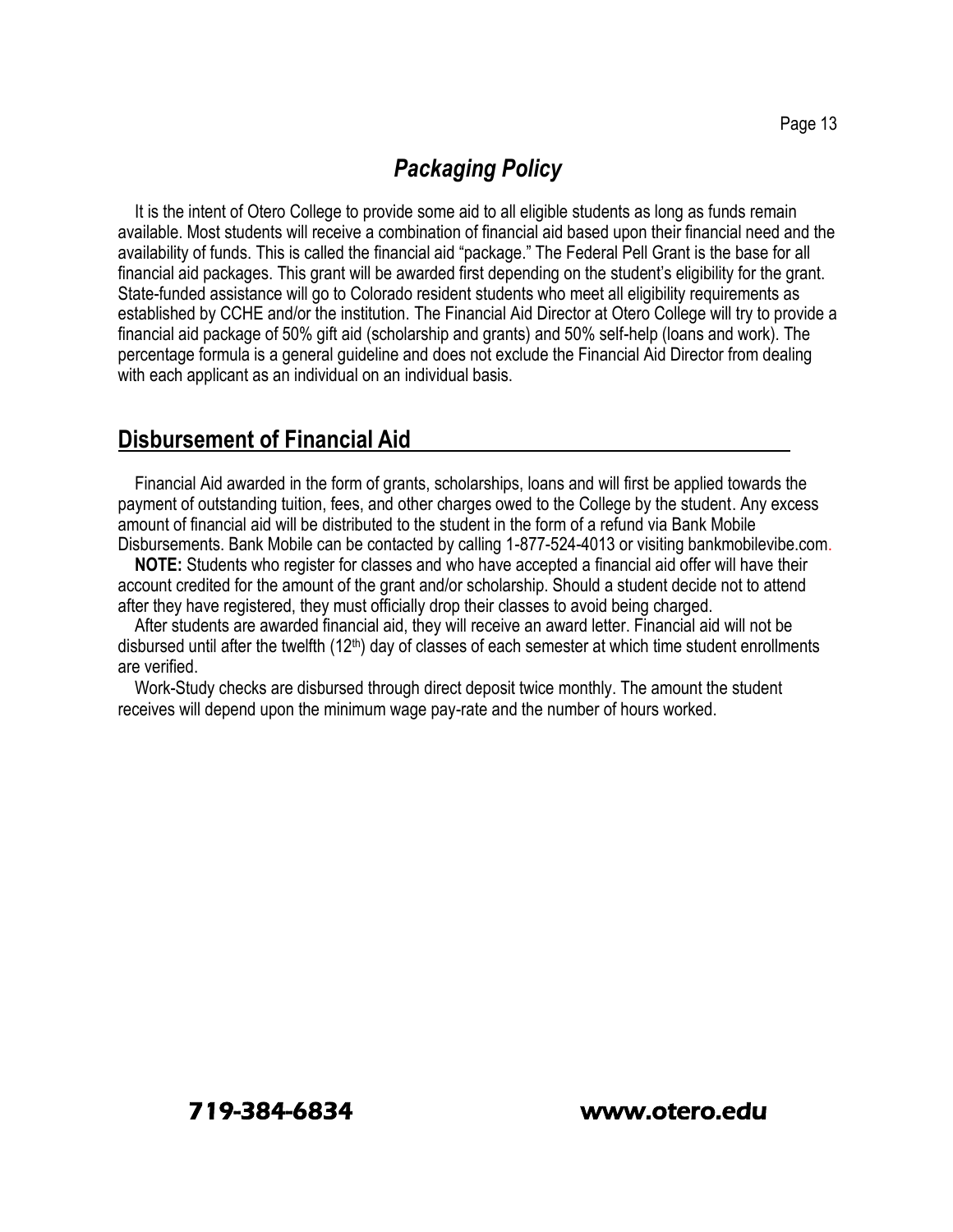# *College Work-Study Program Policy*

Students who are interested in the work-study program need to see the Financial Aid Director to determine their eligibility for the program, and submit a resume. The Financial Aid Director will instruct students as to what positions are currently available at Otero College. It is the intention of Otero College to provide employment opportunities through the Federal and State funded college Work-Study Program which are beneficial both financially and experientially.

Each student who accepts employment through these programs is expected to know the following policies and procedures, and to follow them:

- 1. A student should clearly define his/her duties and responsibilities, work days and hours with the supervisor. Students will be held accountable for maintaining established work days or hours.
- 2. If a student is ill or unable to report to work, always contact the supervisor in advance to either notify him/her of illness, or to rearrange work hours.
- 3. When at work, it is inappropriate to have friends visit or to make personal phone calls.
- 4. The student is responsible to turn in electronic time-sheets at the end of each pay period. The supervisor will look over all hours reported and approve the time-sheet for payment. Falsification of a time sheet will be reported to the Federal Office of Inspector General for prosecution.
- 5. All students are paid biweekly on Friday. All work study positions through financial aid are paid at minimum wage (\$12.32 per hour through December 31,2021 and \$12.56 as of January 1, 2022).
- 6. Students my work up to 15 hours per week during while classes are in session. During breaks students may work up to 28 hours per week. Students may also work 28 hours during the summer semester.
- 7. Students may work during consecutive periods of enrollment. For example, if a student is enrolled in at least 6 hours for spring semester and enrolled in at least 6 hours for the next fall semester, the student is eligible to work during the summer months.
- 8. Please be advised that College Work-Study awards are based upon the availability of funds and may be revised during the school year without prior notice. In that event, every reasonable effort, through student loans, other jobs, etc., will be made to assist a student for the remainder of the year.

#### **Grants and Scholarships**

# *Federal Pell Grant*

Federal Pell Grant, unlike a loan, does not have to be paid back. It is the Federal government's largest student aid program and is the starting point for most students seeking financial assistance. Pell awards range from \$672 to \$6,495 for the 2021-2022 academic year. A Student must enroll in a minimum of 3 credit hours each term to receive a Federal Pell Grant. The grant can be awarded retroactively to students throughout the year provided the student is still enrolled. Students who have previously received a BS/BA degree are not eligible. Students who enroll at Otero College and also at another site within the same term are eligible to receive a Pell award for enrollment at only one site.

The Pell Grant regulations for the summer have been lifted. There will be no extra Pell Grant funds for summer students. The amount of Pell Grant awarded to a student can be divided between fall, spring, and summer semesters in the 2021-2022 aid year, depending on how many credits the student is enrolled in.

# Otero College

#### Page 14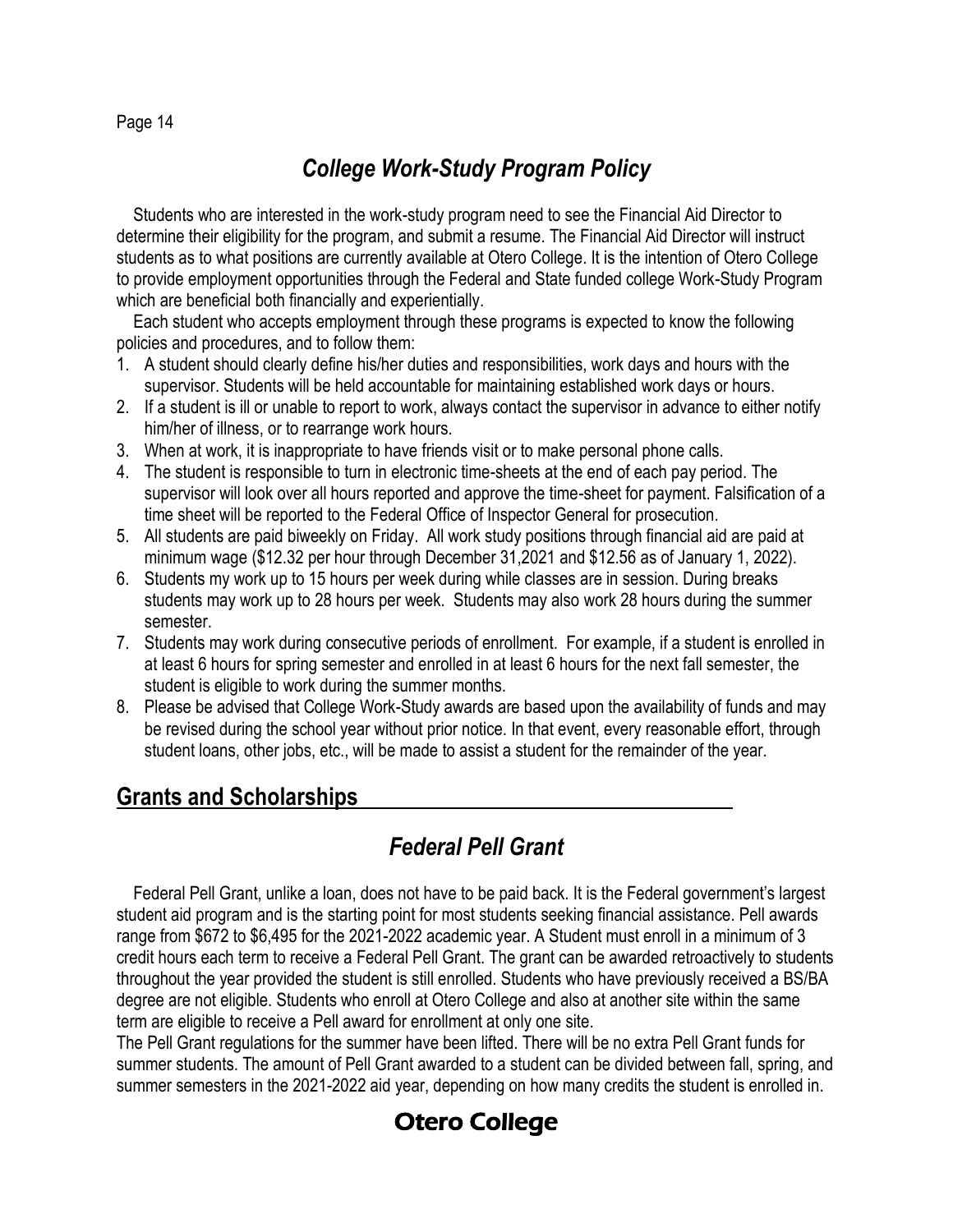#### *Federal Supplemental Educational Opportunity Grant (FSEOG)*

This grant ranges from \$100 to \$4,000 per academic year and is available to students with exceptional financial need who are eligible to receive a Federal Pell Grant. Students must be enrolled in minimum of 6 credit hours to be eligible for this grant.

#### *Colorado Student Grant (CSG)-(Colorado's College Responsibility Grant)*

This grant is available to students who are Colorado residents, demonstrate a financial need (EFC of 8769 or less), and are enrolled at least half-time (6 or more hours per semester). These funds are applied at the same time as the Pell Grant, and will assist with financing college related expenses the student incurs. Funding for the CSG is dependent on allocation by the state of Colorado and may change from year to year.

#### *Otero 3.0 Scholarship*

This scholarship is awarded to students who possess a 3.0 cumulative grade point average or higher from a Colorado high school, and will be attending Otero College **full-time** the semester following high school graduation. Applicants must:

- 1. Be Colorado resident.
- 2. Have at least a 3.0 GPA, and
- 3. Meet all other conditions of student eligibility stated earlier in this handbook. The scholarship will pay tuition (on-campus rate) only for students enrolled in at least 12 credit hours and will pay for a maximum of \$1,000 per semester.
- 4. With the use of state and institutional funds, this scholarship will account for \$1,000 of tuition per semester at the on campus rate. A portion of this scholarship will be supplemented by state grant funds for those individuals who are also receiving the Colorado Student Grant.
- 5. These funds are provided by Otero College to encourage high school students to continue their education.

#### *Otero Online Scholarship*

A \$30.00 scholarship will be applied per credit hour for all Otero College Online courses for all Otero College students. Scholarship will be contingent upon funding.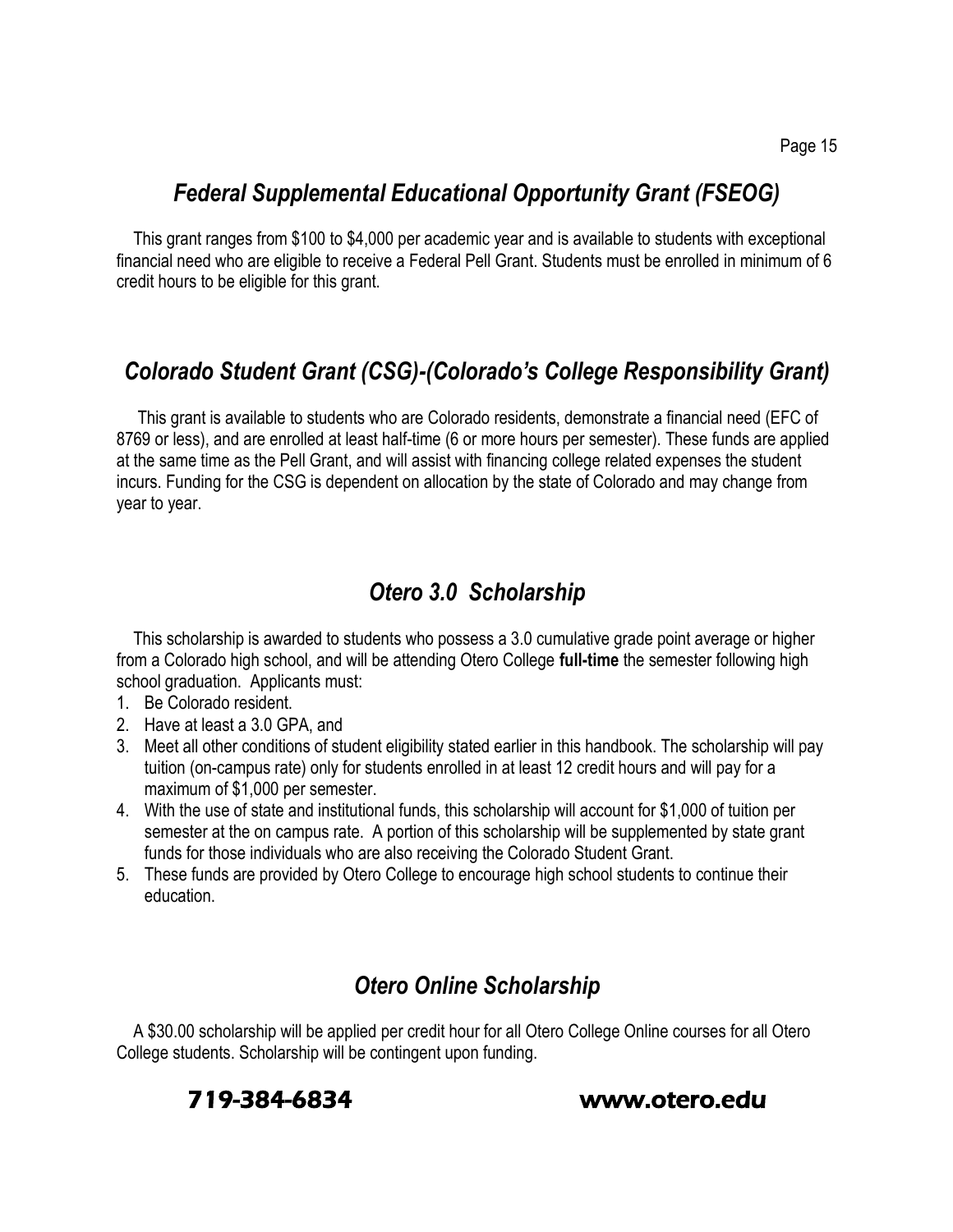#### **Student Loans**

#### **Federal Direct Subsidized Stafford Loan:**

This loan is available to students who have demonstrated financial need. The loan is secured through the William D. Ford Federal Direct Loan Program. A student may obtain a loan up to \$3,500 for freshman status and \$4,500 for sophomore status (students who have completed 30 credit hours or more), based on documented need. Cumulative loan limits for a four-year degree program are \$23,000. There is no loan payment or interest charged while the student remains in school at least halftime. Students must begin repaying the loan at a fixed rate, capped at 8.25%, six months after they graduate, leave school, or are enrolled less than half-time. These loans are guaranteed by various agencies and reinsured by the federal government. All student loan requests will be reviewed on a case-by-case basis. If students have a substantial loan debt, they are initially denied the student loan. Students may submit an appeal if they have sufficient reasons.

#### **Federal Direct Unsubsidized Stafford Loan:**

This loan is *not* based on financial need. The borrower is responsible for the interest payments. Students may receive both a subsidized and unsubsidized Direct Stafford loan, but the total may not exceed Stafford loan limits. Repayment may be made monthly or quarterly; or interest may be capitalized no more frequently than quarterly.

#### **Student Loan Application:**

Students must go on-line at **https://www.studentaid.gov** to complete Entrance Counseling and sign a Master Promissory Note. These procedures must be completed and submitted to Otero College prior to disbursement of proceeds for first time borrowers. In addition, loans will not be applied to the student's account prior to thirty days after the first day of class each semester. Loans must be certified by the last day of attendance for the semester in order to be approved and disbursed. If a student enters a term of enrollment as less than half-time (6 credits), graduates, or withdraws from Otero College, the student is required to complete loan exit counseling at **http://www.studentaid.gov.** 

#### **Federal Parent Loan for Students (PLUS):**

This loan is for the parents of dependent students. Parents may borrow up to the cost of attendance per child (minus other aid). Repayment typically begins sixty day after the final disbursement for the period of enrollment for which you borrowed. Fixed rates are based on when the loan starts repayment.

#### **Loan Confirmation Process:**

Federal regulations require a confirmation process in order to help the student control the borrowing process. Otero College has adopted the active confirmation. The student will not receive a disbursement until the borrower submits a loan request form accepting the proposed loan type and amount or request changes to the proposed loan package. The loan request is then sent to the financial aid committee for approval. All loan amounts requested are subject to being reduced or denied. Approved loan amounts will be split evenly, 50/50, throughout the loan period and will be disbursed in 2 equal amounts each semester.

#### **Loan "Paperwork":**

Students are required to apply through a federally approved need analysis system to determine their eligibility and have a complete financial aid file prior to having a Stafford Loan processed by the Financial Aid Office. To do this, a student must visit **http://www.studentaid.gov** to complete and submit the Free Application for Federal Student Aid. Once this is completed a Master Promissory Note and Entrance Counseling must be submitted on-line: **http:// studentaid.gov**. Also, a hard copy Loan Request Form **must** be completed and submitted to the financial aid office.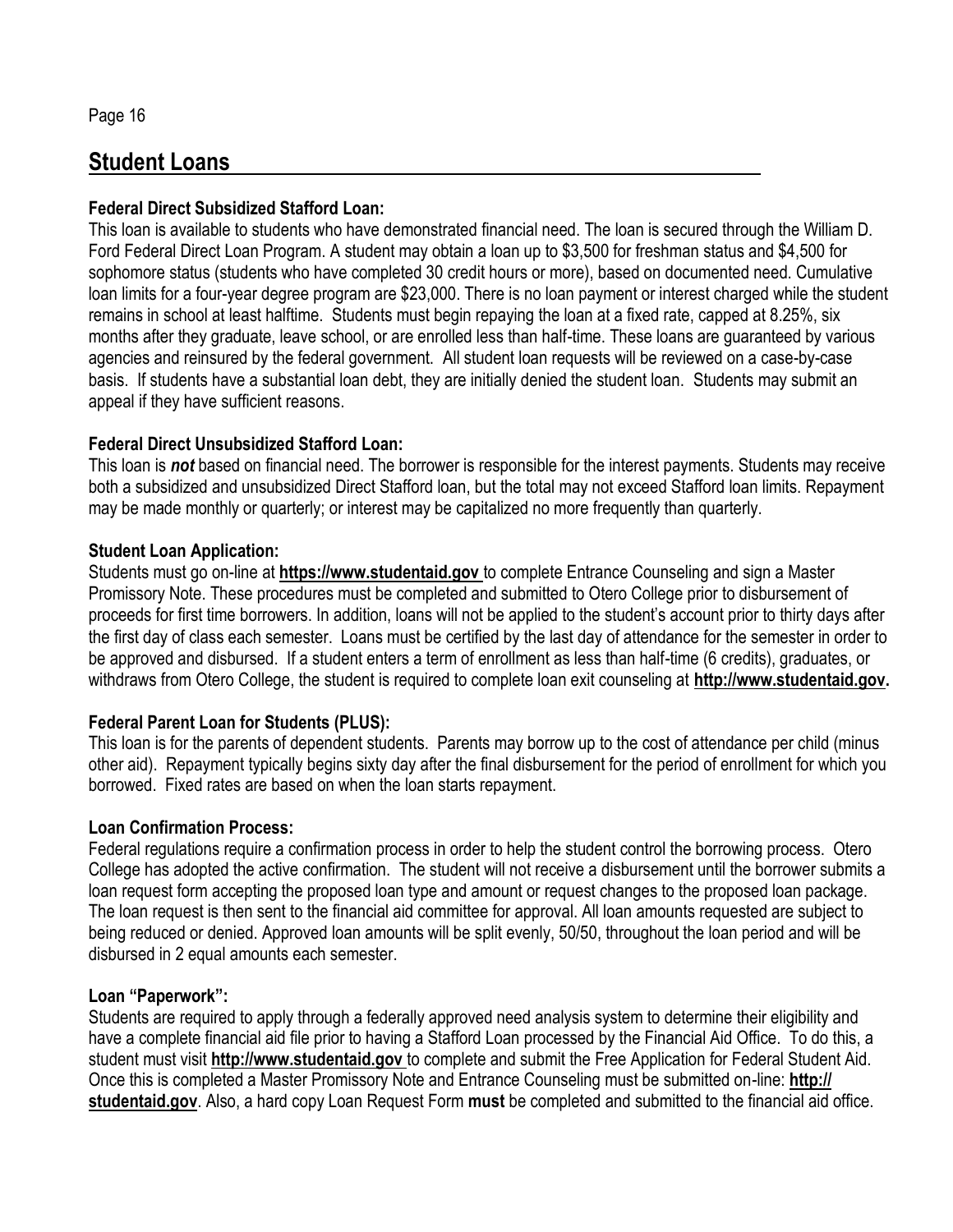#### **Disbursing Federal Student Aid Funds:**

The institution will notify borrowers when Federal Direct Loans are credited to their account. The borrower will receive a letter with the following information: amount of the loan, the loan type, the date, and the right to cancel the loan proceeds or the procedures to cancel the loan. The notification will be sent no earlier than 30 days before and no later than 30 days after crediting the student's account.

#### **Proration of Annual Loan Limits**

Student loans will be determined by prorating the limit applicable for a full academic year by a ratio equal to that of the remaining balance of the student's length of program remaining. The annual maximum loan amount an undergraduate student may borrow must be prorated in certain situations.

- When the student is enrolled in a program that is shorter than a full academic year; and
- When the student is enrolled in a program that is one academic year or more in length, but is in a remaining period of study that is shorter than a full academic year.

In some cases, the actual loan amount that a student is eligible to receive (based on costs, EFC, and other aid) may be less than the prorated loan limit. If an academic program is shorter than a full academic year in length the following calculation will be used:

Semester Hours Enrolled in Program

——————————————————— Semester Hours in Academic Year

**Or**

Weeks Enrolled in Academic Program

——————————————————— Weeks in the Academic Year

#### **Prorating loan limits for remaining periods of study shorter than an academic year:**

Students who are enrolled in the remaining periods shorter than an academic year, loans will be prorated. This may occur when a student is enrolled in a program that is one academic year or more in length, but the remaining period of study needed to complete the program will be shorter than an academic year.

Proration is required only when it is known in advance that a student will be enrolled for a final period of study that is shorter than an academic year. If a student originally enrolls for a final period of study that is a full academic year in length, but completes the program early in less than a full academic year, it is not necessary to retroactively prorate the annual loan limit.

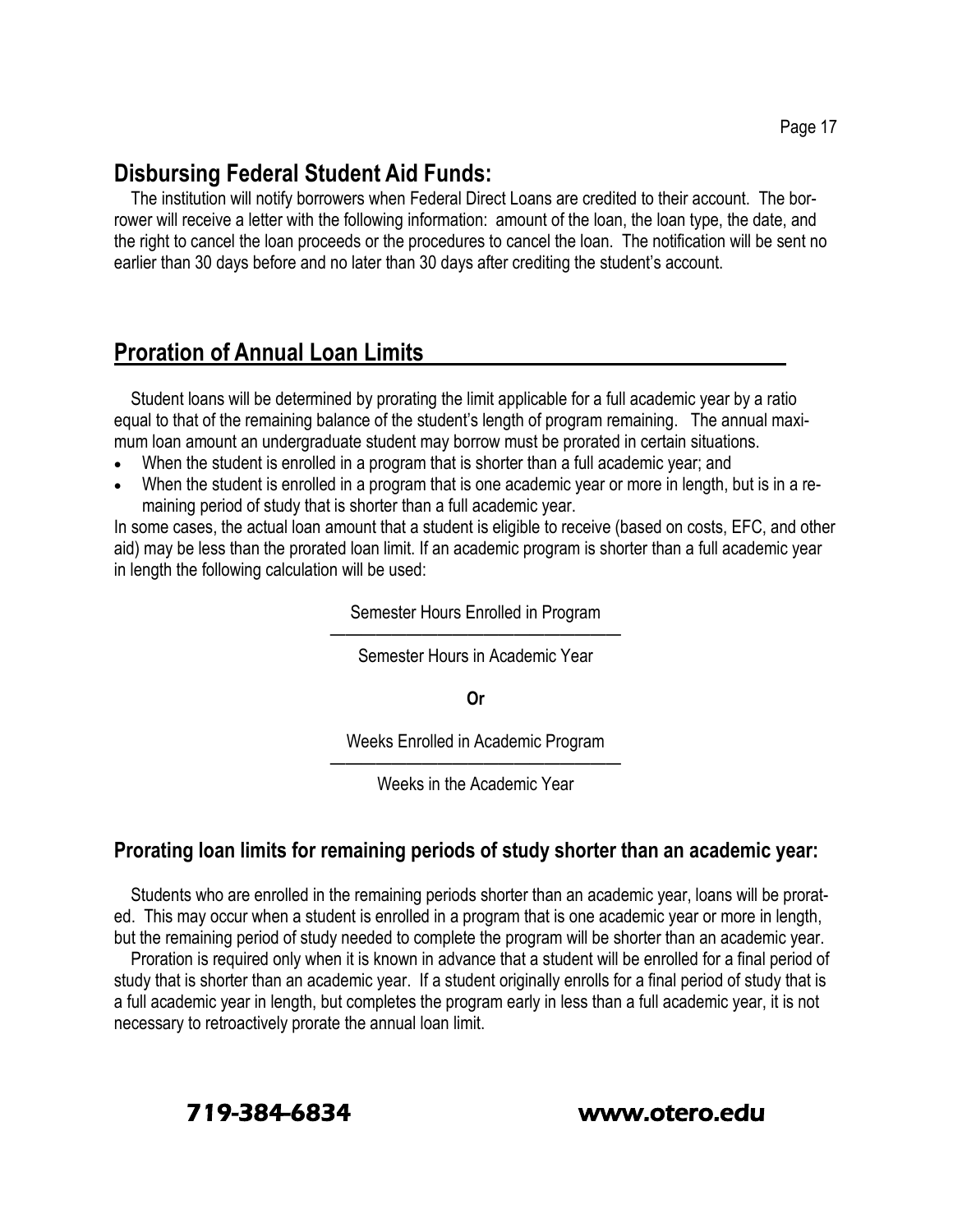#### **Work-Study**

### *Federal Work-Study*

Federal funds are made available to assist students with their college financing through part-time campus employment. Students approved for this program can be eligible to work a maximum of 15 hours per week when school is in session and 28 hours per week on breaks (depending on the position and the student's unmet financial need).

#### *Colorado Work-Study*

State funds are made available to assist Colorado resident students with their college financing through part-time campus employment. Students approved for this program can be eligible to work a maximum of 15 hours per week when school is in session and 28 hours per week on breaks (depending on the position and the student's unmet financial need).

#### *Colorado No-Need Work Study*

State funds are made available to resident students even though they show no need for financial assistance with their college financing. This program allows no-need students an opportunity to receive on the job experience, which is helpful when looking for employment after graduation. These positions have the same requirements as the other work-study positions but they are not limited by need. Students must submit the Free Application for Federal Student Aid to qualify for this program.

**Note:** If a student changes their enrollment status to less than halftime during the semester, their eligibility to participate in any work-study ceases immediately.

Prior to beginning work, students must complete and pass a background screening, and see the Director of Human Resources and Personnel to ensure that all paperwork is completed for payroll. The documents needed are I-9 forms, copies of original driver's license and social security cards, withholding information, etc.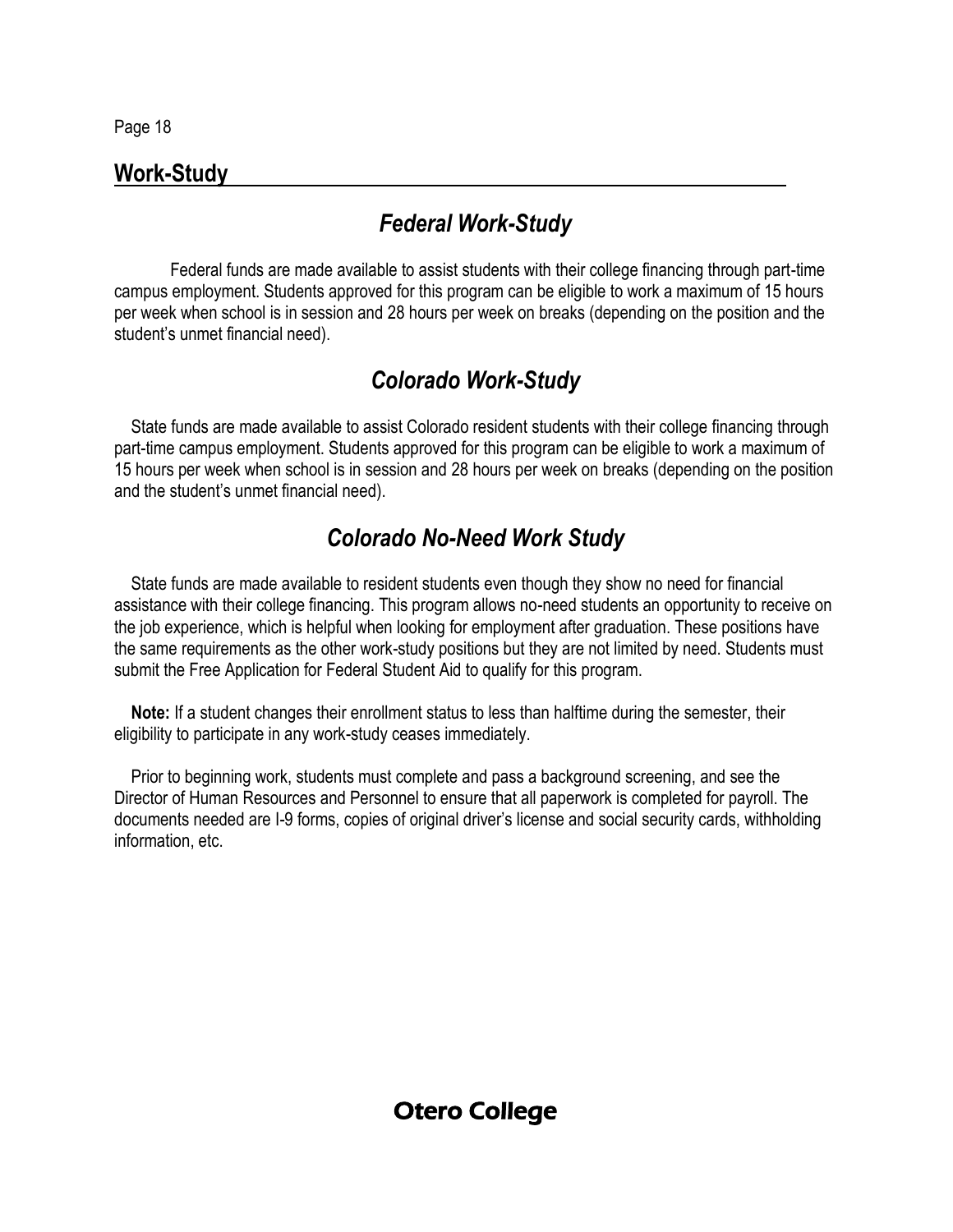# **Otero College 2021-2022 Financial Aid Budgets**

(based on a 9 month academic year)

The College accepts the responsibility for developing realistic student cost allowances based upon the Colorado Commission of Higher Education (CCHE) survey. The budgets established for student cost allowances seek to reflect accurate cost of living and direct educational costs estimates. The College will adjust the budget yearly to remain within the budget parameters established by CCHE.

#### **Estimated 9-Month Cost of Attendance 2019-2020**

\*As of 8/2020

|                                                | In-State at<br>Home | <b>In-State</b><br><b>on</b><br>Campus | <b>In-State</b><br>off<br>Campus | <b>Out-State</b><br>at<br>Home | <b>Out-State</b><br>on<br>Campus | <b>Out-State</b><br>0ff<br>Campus |
|------------------------------------------------|---------------------|----------------------------------------|----------------------------------|--------------------------------|----------------------------------|-----------------------------------|
| <b>Tuition/Fees</b>                            | \$4,114.00          | \$4,114.00                             | \$4,114.00                       | \$6,569.90                     | \$6,569.90                       | \$6,569.90                        |
| <b>Books/Supplies</b>                          | \$1,800.00          | \$1,800.00                             | \$1,800.00                       | \$1,800.00                     | \$1,800.00                       | \$1,800.00                        |
| Room/Board                                     | \$4,626.00          | \$6,993.00                             | \$11,439.00                      | \$4,626.00                     | \$6,993.00                       | \$11,439.00                       |
| Personal/<br><b>Medical</b><br><b>Expenses</b> | \$4,437.00          | \$4,590.00                             | \$4,590.00                       | \$4,437.00                     | \$4,590.00                       | \$4,590.00                        |
| Transportation                                 | \$1,665.00          | \$1,665.00                             | \$1,665.00                       | \$1,665.00                     | \$1,665.00                       | \$1,665.00                        |
| Total                                          | \$16,642.00         | \$19,162.00                            | \$23,608.00                      | \$19,097.90                    | \$21,617.90                      | \$26,063.90                       |

Dependency is determined by the Student Aid Report

\*\*Tuition, fees, and Room/Board are subject to change.

The above budgets are for students enrolled in 12 credit hours each semester.

For summer term budgets, please check with the financial aid office.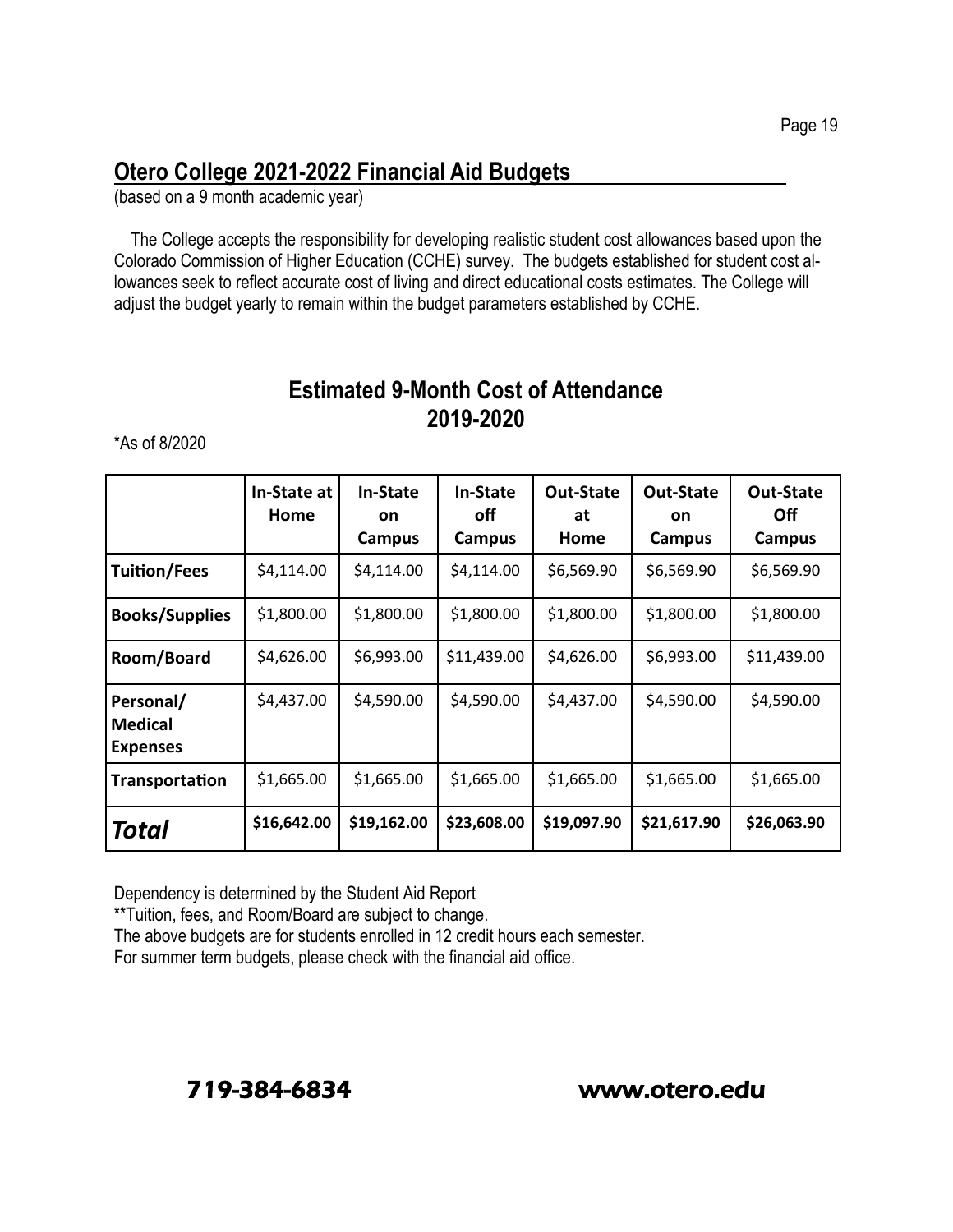# *Return of Title IV Funds*

The Return of Title IV Funds calculation is required when a student has withdrawn, officially or unofficially, from all enrolled courses during a period of instruction at the institution. Students who withdrew from courses, but not all enrolled courses, may be subject to other calculations based upon their new enrolment status. Funds that can be included in Return of Title IV calculations are defined as: Federal Pell Grant, Federal SEOG, Federal Direct Student Loans (subsidized or unsubsidized), and the Federal PLUS Loan.

Official Withdrawals: When all classes receive a W, the date used in the Return of Title IV calculations is the date the withdrawal was initiated.

Unofficial Withdrawals: The date used for the Return of Title IV calculation is the last date of an academically related activity.

The federal formula requires a Return of Title IV calculation if the student received or could have received (based on eligibility criteria) federal financial assistance in the form of Pell Grants, and Direct Loans or Direct PLUS Loans during the payment period. The percentage of Title IV aid earned is equal to the percentage of the payment period that was completed as of the withdrawal date if this occurs on or before the 60% point of time. After the 60% point of the payment period the student is considered to have earned 100% of the aid for the period. The percentage that has not been earned is calculated by subtracting the percentage of Title IV aid earned from 100%.

The percentage of the payment period completed is calculated by the days completed in the payment period as of the withdrawal date divided by the scheduled days in the payment period. The amount to be returned is calculated by subtracting the amount of Title IV aid earned from the amount of Title IV aid that was or could have been disbursed as of the withdrawal date.

#### **Example:**

The percentage of Title IV aid the student earned is determined by taking the number of calendar days completed in the period of enrollment and dividing by the total calendar days in the period of enrollment (excluding breaks of 5 days or more and days the student was on an approved leave of absence)

Example: 20 completed days/100 total days = 20 percent of aid earned The dollar amount of Title IV aid the student earned is determined by multiplying the percentage of Title IV aid earned by the total of the Title IV aid disbursed plus the Title IV aid that could have been disbursed for the period of enrollment.

#### Example:

20 percent x (\$2000 disbursed  $+$  \$500 that could have disbursed) = \$500 aid earned If this percentage is greater than 60 percent, the student earns 100 percent of the disbursed Title IV funds or aid that could have been disbursed. If this percentage is less than 60 percent, then the percentage earned is equal to the calculated dollar amount earned.

Aid to be returned is equal to unearned percentage (100 percent minus the percent earned) multiplied by the amount of aid disbursed toward institutional charges. If a student earned less aid than was disbursed, the institution is required to return a portion of the funds and the student may be required to return a portion of the funds. All Title IV fund returns must be completed no later than 45 calendar days after the date of determination that the student withdrew.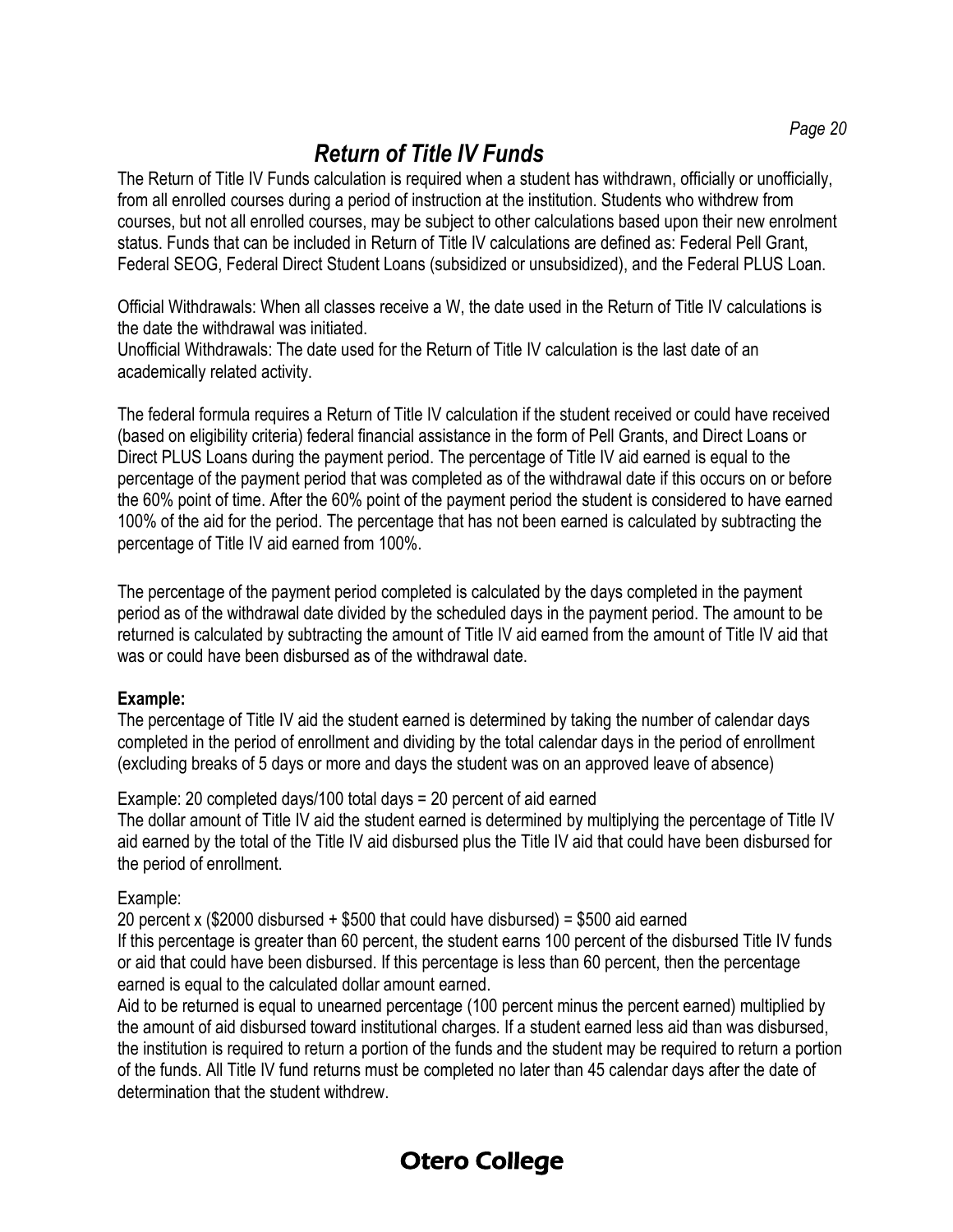Funds are returned to the appropriate federal program based on the percentage of aid earned and the order of return dictated by the U.S. Department of Education. When Title IV funds are returned, the student may owe a balance to the institution. A student must repay these funds. Failure to repay requires the college to report the student to the U.S. Department of Education causing ineligibility of future Title IV funds at ANY institution. The College will notify the student in writing if they owe a Title IV grant repayment. The letter will include the dollar amount owed, the grant program, the method for repaying these funds, and the consequences of failing to repay.

The College will return Title IV funds to the programs from which the student received aid within 45 days of notification of the withdrawal. Funds will be returned in the following order, up to the net amount disbursed from each source:

Unsubsidized Direct Loans Subsidized Direct Stafford Loans Direct PLUS Loans Federal Pell Grants Federal Supplemental Educational Opportunity Grants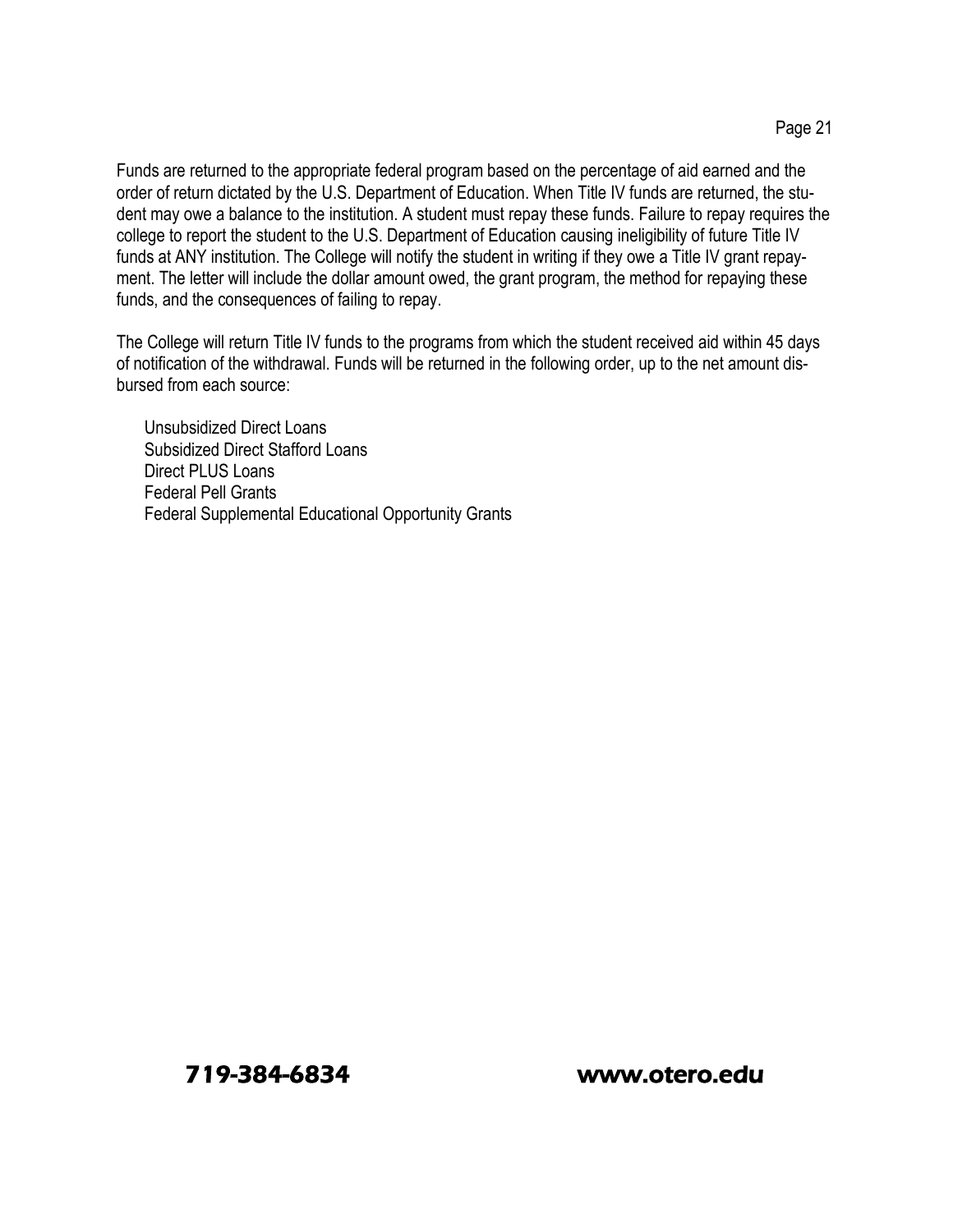# *Post-Withdrawal Disbursement*

Financial aid recipients who drop all courses prior to each term's census date is subject to a postwithdrawal disbursement. The institution will disburse to a student any amount of a post-withdrawal disbursement of grants not credited to student's account no later than 45 days after the date the institution determines the student withdrew. The college will notify the student if they are subject to loan funds.

#### **Repayments**

There are two kinds or repayments of financial aid a student may have with different repercussions if not resolved in a timely manner. Both happen after a financial aid disbursement has been made. They are the results of a schedule adjustment or a total withdrawal.

#### *Schedule Adjustment Repayment*

Financial aid is disbursed based on a particular level of enrollment. When for whatever reason, there is an adjustment down to a lower level of enrollment and a disbursement has occurred, the student may owe a repayment of funds received.

| Example:                                 |                                                                                                     |
|------------------------------------------|-----------------------------------------------------------------------------------------------------|
| Registered for 12 credits                | <b>Original Award</b>                                                                               |
| Awarded Pell Grant of                    | 2,960.00                                                                                            |
| Tuition & Fees                           | $-1,928.20$                                                                                         |
| <b>Financial Aid Disbursed</b>           | $=1,031.80$ 4 weeks into the semester                                                               |
| Midterm Schedule Adjustment Award        |                                                                                                     |
|                                          | 4 credit class does not make and is cancelled. Enrollment is 8 credits / halftime.                  |
| Adjusted Pell Grant of                   | 1,480.00                                                                                            |
| <b>Adjusted Tuition &amp; Fees total</b> | $-1,273.54$                                                                                         |
| Adjusted Financial Aid Disbursement      | $= 206.46$                                                                                          |
|                                          | Student owes \$825.34 (1,031.80—206.46) This is the difference between what was originally received |
|                                          | based on full-time enrollment and what is actually allowed based on half-time enrollment.           |

# **Refunds**

When a student receives Title IV funds or state aid (either directly or by credit to their account) and they terminate their enrollment prior to the end of the semester, the financial aid they received is subject to either refund or repayment.

# *Institutional Refund*

The College will refund 100 percent of tuition and student fees collected for a term if the student officially withdraws during the first 15 percent (end of add/drop period) of the class term for which the tuition and fees were paid. The refund will be applied to the appropriate financial aid program based on the refund and Repayment Allocation Chart. This chart is available from the financial aid office. Contact the Admissions office to initiate this process.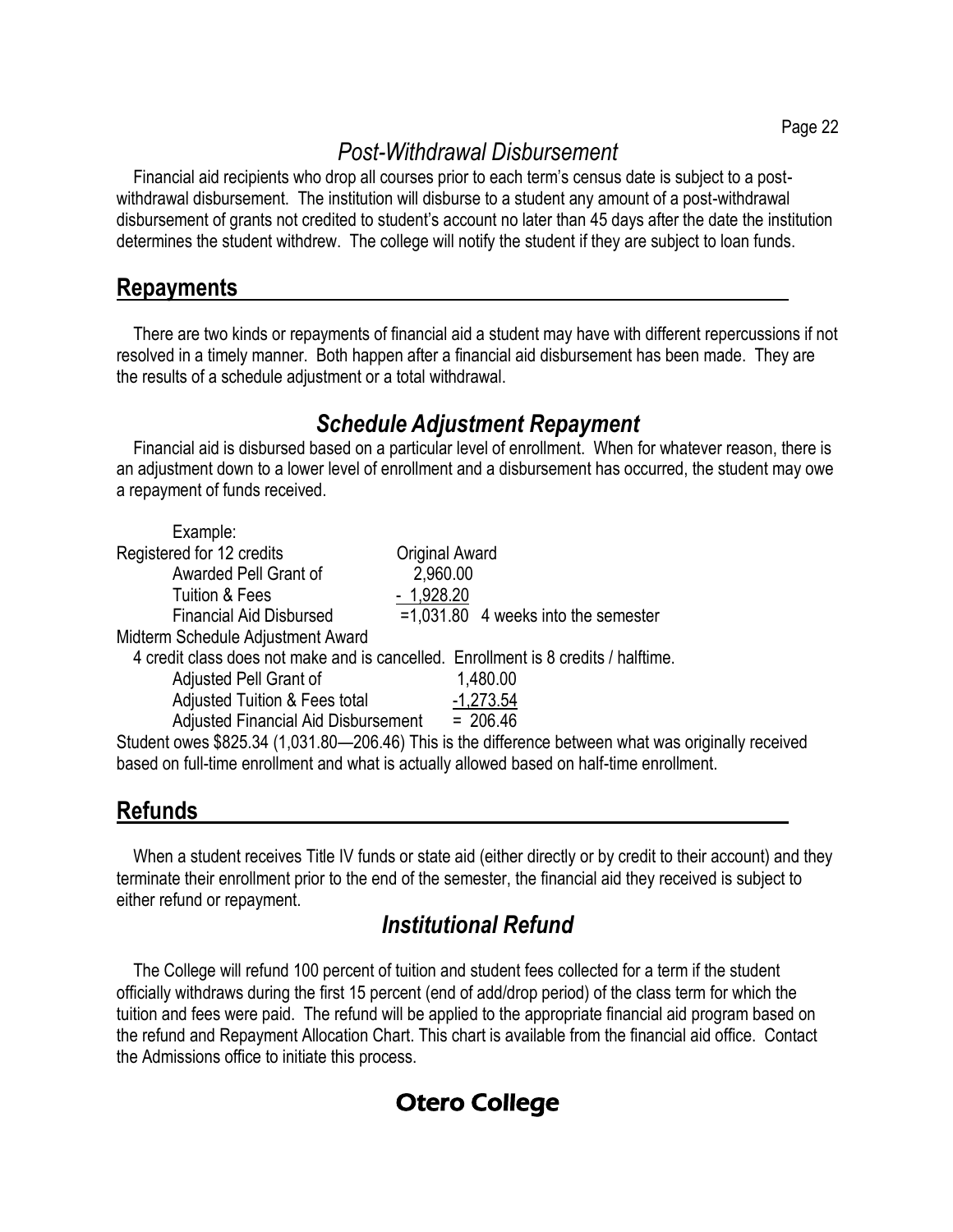#### **Buying Books with Financial Aid**

Otero College utilizes a virtual bookstore for all classes. All books or material required for courses will need to be ordered through eCampus.com, an online bookstore site. Students can buy new or used books, rent books or purchase E-books from the virtual bookstore site. The books and materials will be delivered to the student's home or specific mailing address, including their Otero College dorm address. Any charges unmet by financial aid are the responsibility of the student.

#### **General Information**

**Academic Advisor:** All students receiving financial assistance should have an academic advisor, and should consult with this advisor when preparing class schedules (this includes students in the general studies program). Inappropriate selection of classes will not be an acceptable excuse for failure to make satisfactory and measurable academic progress.

**Course of Study:** Students must enroll in an eligible program that leads to an Associate Degree or in an eligible Certificate program.

**Declaration of a Major:** Every student who receives financial aid must have declared an academic major to be eligible for aid. Financial assistance may be given to students who are in the general studies program as long as the student is enrolling in courses to satisfy the federal education requirements. Students who need to take remedial courses are limited to 30 hours of remedial courses that will be covered by financial aid. All attempted hours in the remedial courses are counted, including withdrawals. Students who need additional remedial classes once they have taken 30 hours will need to pay for those classes on their own.

**Incomplete:** An incomplete (I) grade is one given for which no credit was earned. A student who receives an "I" grade shall be placed on financial aid probation. The student will be taken off probation/suspension status when evidence of completion of the course with a "C" grade or better GPA for the semester is submitted.

**Warning/Ineligible for Aid Statuses:** Students who do not meet the requirements for satisfactory progress will be placed on financial aid warning or will become ineligible for aid. The criteria for satisfactory academic progress is detailed earlier in this handbook.

**Repeats:** A student receiving financial assistance may repeat a class if they did not pass the class on the previous attempt. All repeats will count in the student's measurable academic progress calculation. Students should not repeat a class if they have an incomplete grade in that class.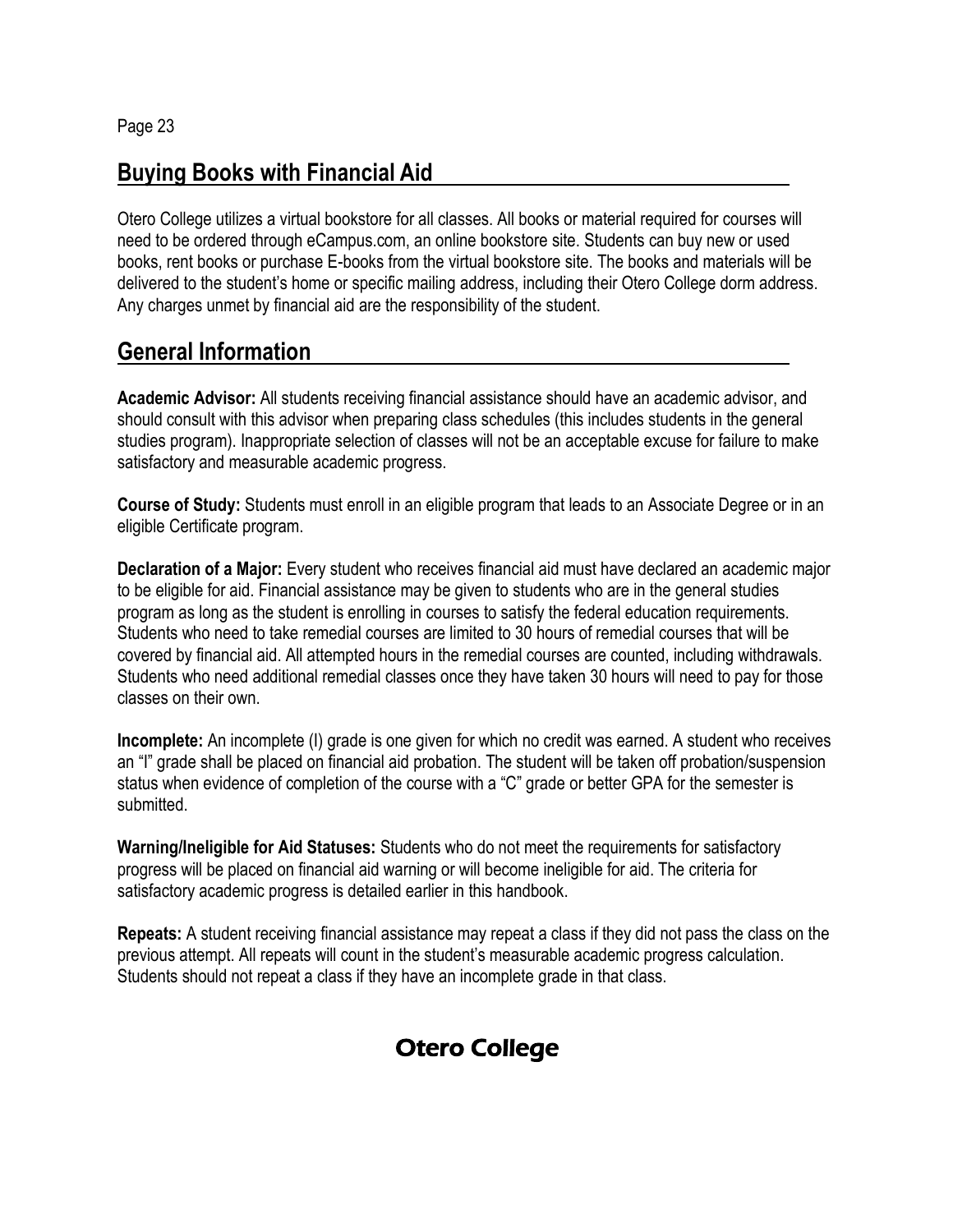**Self-help:** Self-help awards consist of long-term student loans and part-time employment, and they should be included as not less than 50 percent of every student's financial aid package. All students are expected to make a commitment, from both current and future earnings, to the financing of their education. The implications and responsibilities inherent in the acceptance of such student aid shall be clearly explained to each student offered one or the other, or both forms of assistance.

**Transfer Students:** A student from another post-secondary institution who enrolls at OJC for the first time shall be assumed to be making satisfactory progress without submitting transfer transcript. The policies of satisfactory progress at OJC shall apply to such a student after his/her enrollment. This student may, however, deem it necessary to provide the College with a copy of a transfer transcript.

**Nondiscrimination Statement:** Otero Junior College does not discriminate on the basis of race, color, creed, religion, national origin, sex or handicap. The College complies with the Civil Rights Act of 1964, Related Executive Orders 11246 and 11375 and all civil laws of the State of Colorado. Accordingly, equal opportunity for employment and admission shall be extended to all persons, and the College shall promote equal opportunity and treatment through a positive and continuing Affirmative Action Program.

> **Questions:** If you have further questions regarding financial aid, please contact: Amber Asbury Director of Financial Aid Otero College 1802 Colorado Ave. La Junta, CO 81050 (719) 384-6834

#### **ALL OTERO COLLEGE BUILDINGS ARE HANDICAP ACCESSIBLE**



Updated: 08/21